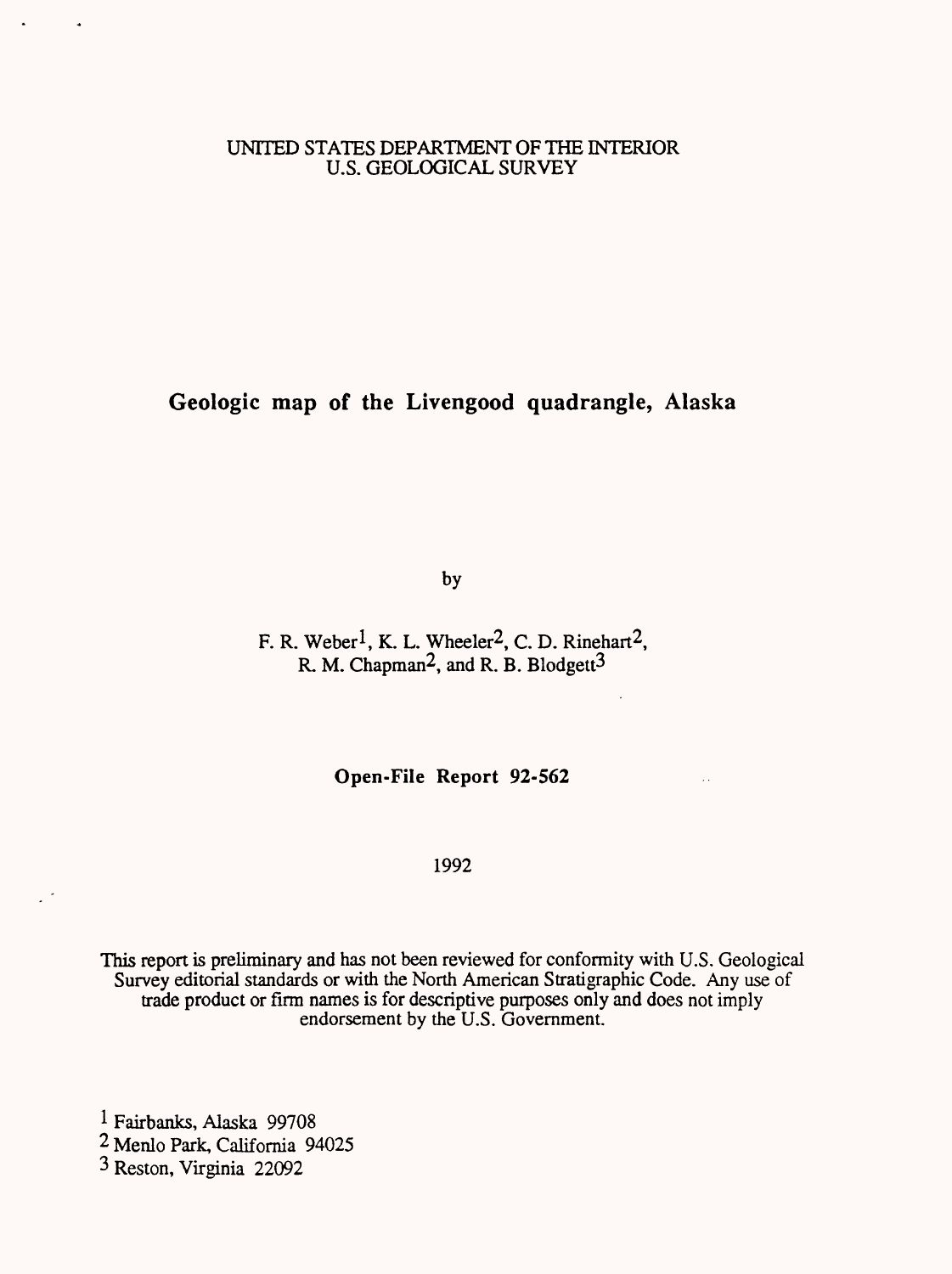# **DESCRIPTION OF MAP UNITS**

### **UNCONSOLIDATED DEPOSITS**

- Qa Alluvium (Holocene)—Silt, sand, and granule- to boulder-sized material having minor amounts of organic debris, gray, yellowish-gray to brown, well -sorted and -stratified. Alluvium shows fining-upward cycles. Underlies active stream beds or floodplain, locally frozen in silty channels; includes placer-mine tailings on sections of Quail, Troublesome, Ophir, and Nome Creeks, streams in Livengood village area, and southeast of Chatanika River in Fairbanks mining district; 0.3 m to approximately 15 m thick.
- Qg Reworked creek gravels in placer mining areas (Holocene)—Placer-mine tailings derived from buried stream gravels worked for gold by methods of pick and shovel, mechanized surface, underground drifting, or dredging methods; shown, as map scale permits, on Fairbanks and Livengood Creeks, elsewhere included in Qa. Commonly less than 9 m thick.
- Qab Abandoned or inactive flood plain deposits (Holocene)-Silt, sand, granule- to pebblesize gray gravel, and organic material. Abandoned stream channels 0.6 to 4.5 m topographically higher than active channels of Qa, elsewhere flat to hummocky and many bogs. Includes small alluvial fans, deposited by minor side streams, and intermixed alluvial sediments and very silty natural stream levees from cyclical flooding of Minto Flats. Commonly frozen. As thick as 30 m.
- Qd Sand dune deposits (Holocene)-Sand, moderate yellowish-brown, well-sorted, eolian. Grains 65 to 85 percent quartz, yellowish-white, clear to opaque, angular to round; dark gray to black rock fragments, chert, mica, traces of feldspar and light-colored rock fragments. Isolated dunes mostly covered by eolian silt and stabilized by vegetation. As thick as 9 m.
- Qs Swamp deposits (Holocene) Humus, peat, and silt in poorly-drained areas having abundant stagnant water; generally frozen below a depth of about a meter; some small swampy areas included in units Qa, Qab, and Qsu. As thick as tens of meters.
- Qaf Alluvial fan deposits (Holocene)—Sand, gravel, and boulders, gray to brown, poorly- to wellsorted and stratified, coarse-grained, rounded to angular; clasts locally-derived and deposited under high-energy conditions below major decrease in slope. Locally covered by reworked silt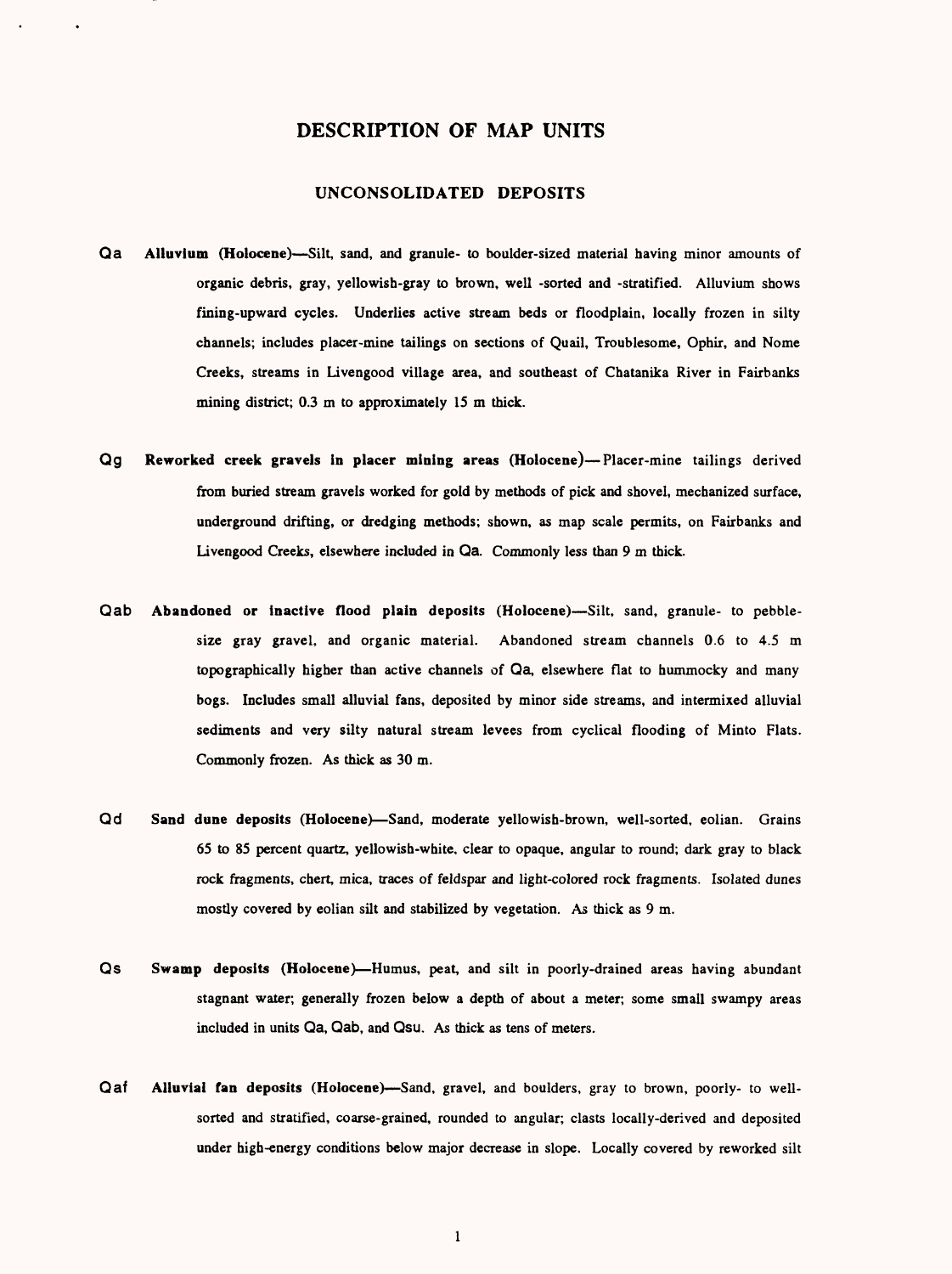and small amount of vegetation. Thickness varies greatly; only largest alluvial fans shown on map.

- Qsu Silt, undifferentiated, contains reworked loess, swamp and organic-rich deposits (Holocene)—Silt, pale yellowish brown, largely eolian, and in part, locally retransported to lower slopes and valley bottoms by alluvial and solifluctional processes. Local brown to grayish black organic rich layers, masses, and disseminated debris. Poorly drained and frozen as abundant horizontal and vertical sheets, wedges, and irregular masses of ground ice. Thickness ranges from 1 to 61 m.
- QIC Loess and colluvium-Including minor upland alluvium (Holocene)--Unsorted mixture of local bedrock fragments and loess, light-gray to brown, angular or subrounded; partially frozen, fairly well-drained, locally occurs as mixture of reworked loess and colluvium in drainage channels that erode loess downslope forming very irregular contact; at least 0.9 m thick on upper slopes, probably much thicker downslope.

#### **BEDROCK**

## **Schwatka-Rampart area**

- QTg Gravel, sand, and silt (Holocene to Pliocene?)--Alluvial gravel, sand, and silt that vary greatly in composition and size-grade distribution; poorly consolidated deposits; mostly frozen. Some placer gold at Idaho Bar and in other high-level deposits of Hunter Creek area. As thick as 30 m, locally developed and of small extent
- TVS Volcanic and sedimentary rocks Conglomerate, graywacke, siltstone, shale, coal, greenstone, basalt, and tuff (Eocene)-Rocks at Drew Mine locality, opposite mouth of Hess Creek, and elsewhere on Yukon River, sandy, conglomeratic, light to medium greenishgray to gray, weather light and medium yellowish-brown and brown, poorly to well consolidated, friable, calcareous, some nodules, lenses, and thin layers of ironstone, nonmarine. Conglomerate has locally derived well-rounded pebble- to boulder-sized clasts of greenstone, black chert, rare white quartz and colored chert; siltstone and shale less common. Lignitic shale, bituminous coal, and associated thin clay layers in minor amounts. Coal beds mostly thinner than 0.6 m and probably none thicker than 2 m. Plant fossils and fragments from Drew Mine locality of probable Eocene age represent a temperate climate (T.A. Ager, written commun., 1989). Sedimentary section there about 1,524 m.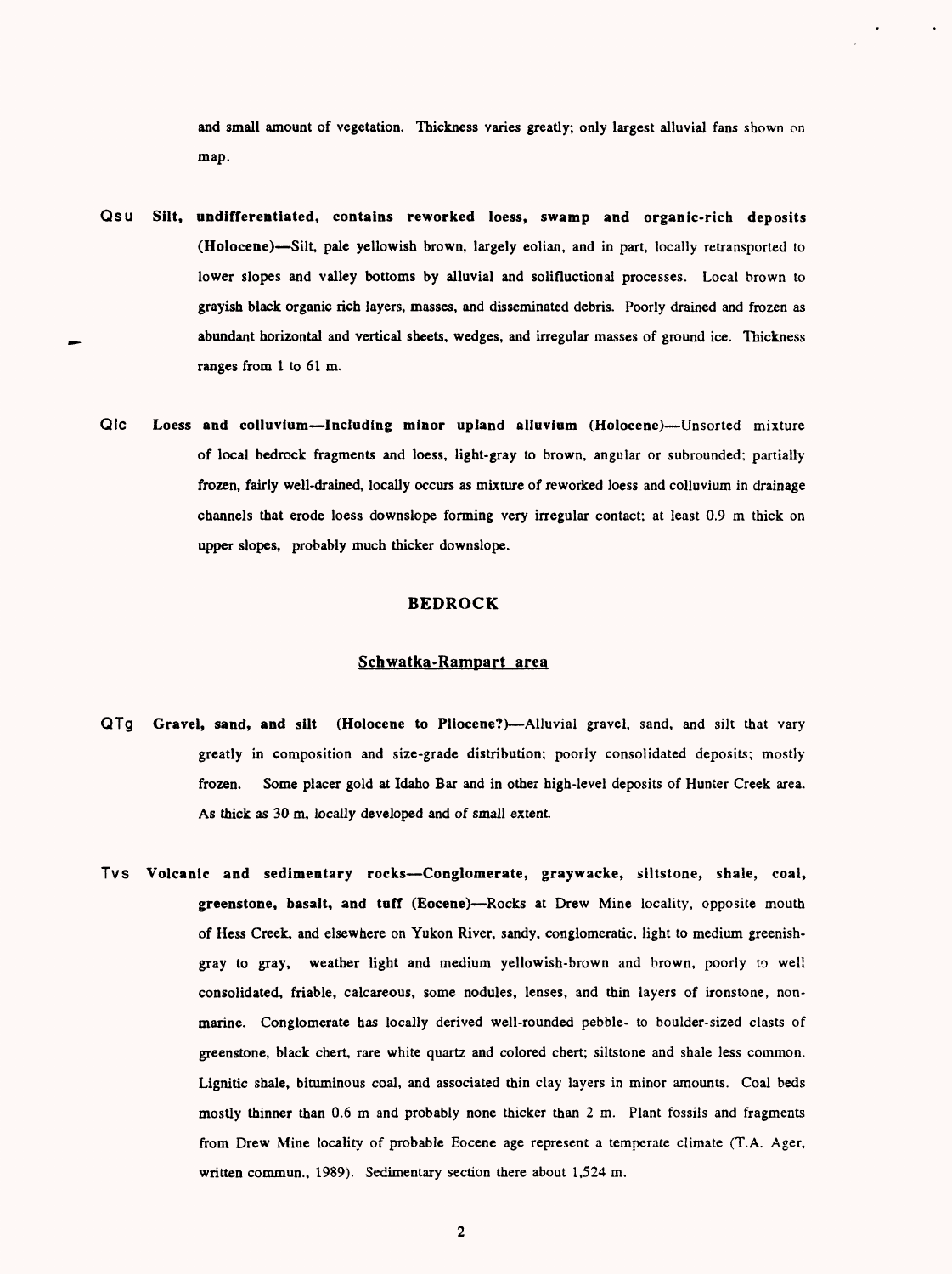Roadcut on west side of Dalton Highway, south of Isom Creek, exposes approximately 457 m of rock overturned to the north. Diabasic greenstone or basalt, light to medium green, bluishgreen, and grayish-green, very finely crystalline to aphanitic, in part amygdaloidal, blocky fracturing, has 20-30 percent subhedral clinopyroxene, 8 to 10 percent opaques; 20-30 percent anhedral chlorite and chlorite amygdules; and calcic unaltered plagioclase. Interlayered flows, 2 to 3 m thick, of mafic rocks and greenish-gray tuff. Graywacke and conglomerate, medium to medium dark olive gray, white weathering, locally tuffaceous, iron-rich, non-calcareous, poorly sorted, subangular to rounded, have grains of polycrystalline and monocrystalline quartz, quartzfeldspar aggregates, felsic volcanic fragments, altered tuff, quartz-mica schist, other lithic fragments, and abundant biotite; in channel-fills and lenses that fine-upward to siltstone. Siltstone has grains of angular quartz, cryptocrystalline material, biotite, and chlorite in brown cryptocrystalline matrix of 1 to 3 percent opaques. Shale, dark gray to black, silty and carbonaceous, contains a few unidentifiable broad-leafed plant fossils and *Metasequoia* (J.A. Wolfe, written commun., 1977). On pipeline about 3.2 km SW of Dalton Highway, conglomerate or gravel poorly exposed by construction activities has been mapped as TVS but may be partially QTg.

Ka **Alaskite (Late Cretaceous)** Exposed at Raven Creek Hill. Alaskitic rocks that grade to pegmatite and granite; commonly contain as much as 10 percent muscovite and a trace to 1-2 percent biotite; typically contain scattered tiny pink garnets. Schistose in places south of Troublesome Creek. Tourmaline in both igneous and contact rocks. A K-Ar age of 68.1±2 Ma obtained on muscovite (Chapman and others, 1971; and Wilson and others, 1985).

#### Rampart Group (Triassic to Mississippian)

- 7\*Mrv **Intrusive and associated extrusive mafic igneous rocks, a few interlayered sedimentary rocks** Igneous rocks range from aphanitic greenstone to coarse-grained diorite and gabbro, to very rare occurrences of ultramafic rock, but are mostly fine- and mediumgrained originally holocrystalline rocks. Locally showing pillows and amygdules, in places, grade from fine-grained probable extrusives into coarser-grained variants that intrude sedimentary laminae of interbedded sedimentary rocks. Age constrained primarily by Triassic radiolaria found in interlayered chert (C.D. Blome, written commun., 1988) in Livengood quadrangle, additional Triassic to Mississippian radiolaria found in equivalent Circle Volcanics in Circle quadrangle (Foster and others, 1983). A hornblende K-Ar age of 205±6 Ma obtained in gabbro intruding Rampart Group volcanic rocks (Brosge and others, 1969).
- 7\*Mrs **Sedimentary rocks Argilllte, chert, graywacke, shale, limestone, and minor**  amount of mafic igneous rocks-Argillite and chert, medium-light gray, greenish-gray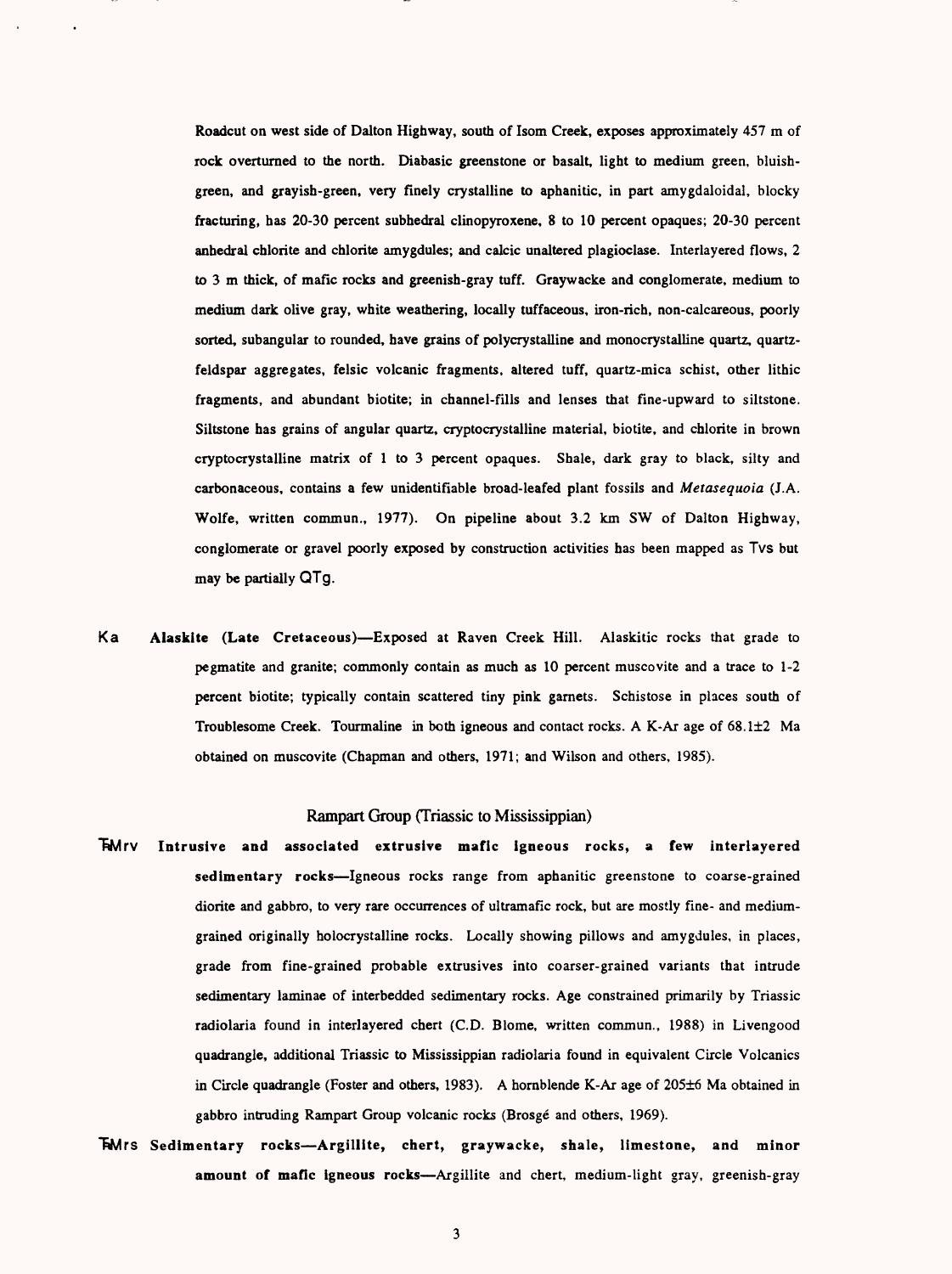and vari-colored, weather white, locally banded, iron-stained, silty, conglomeratic or brecciated; in thin discontinuous blocky fracturing beds. Chert more abundant than elastics in unit Graywacke, greenish-gray, locally micaceous, feldspathic, quartzose, or calcareous, fineto medium-grained. Local channel-fills of mutually-erosive small- to medium-scale trough crossbeds. Shale, dark gray to black, graphitic, calcareous, fissile, local iron-stained bands; rhythmically interbedded siltstone and mudstone, light gray to yellowish gray, calcareous, parallel- and ripple-laminated. Interlayered fine-grained clastic rocks and medium dark green mafic welded crystal tuff and pillow basalt. Minor amount of limestone, gray, fine-grained, laminated, silty; contains juvenile pelecypods of indeterminate age (J. Pojeta, Jr., written commun., 1988); probably deposited as shallow-water carbonate platform. May correlate with Permian limestone in Tanana quadrangle, pale yellowish-brown to olive-gray, pelecypod prism grainstone, locally tuffaceous, conglomeratic, thick-bedded, having sparse bryozoan of the genus *Dyscritella* Girty (Helen Duncan, written commun., 1966) (Brosge and others, 1969).

- MzPzr Raven Creek Hill unit (Mesozoic or Paleozoic)-Medium- to medium-dark gray, garnetiferous quartz biotite-muscovite±chlorite schist, epidote, some carbonate, some mostly quartzitic layers, tourmaline present. Well foliated, and possible weaker secondary alignment, random mica and other late contact effects. Locally gneissic containing incipient albite porphyroblasts near adjoining pluton; as distance from pluton increases, metamorphic grade decreases to phyllite, dark gray slate and shale; possibly originally Rampart Group sedimentary rocks. Contains quartz and pegmatite veins. K-Ar dates of 66.5 and 71.6 Ma obtained on biotite-bearing schist (W. J. Nokleberg, written commun., 1987).
- PDms Metamorphic and sedimentary rocks-Several indeterminate or poorly identified **units combined (Permian? to Devonian?)—Slate, black and greenish-gray, siliceous;** chert, shaly chert, and minor breccia, light to dark gray, thinly interbedded; siltstone, light greenish-gray, siliceous, locally sandy, platy to medium-bedded, amalgamated, laterally continuous planar beds have climbing ripples, hummocky crossbedding, horizontal laminae, flaser beds and sole marks. Siltstone fines upward to shale, red and greenish-gray, or dark gray and silty, locally calcareous; phyllite, grayish-green; local sandstone, vari-colored, quartzicic; argillite; greenstone; and lime mud- to packstone, dark gray, fossiliferous. Turbiditic limestone debris flows. Crinoid columnal debris locally abundant. Conodonts in limestone clasts in debris flow of late Famennian (late Late Devonian) age (A.G. Harris, 1987, written commun.).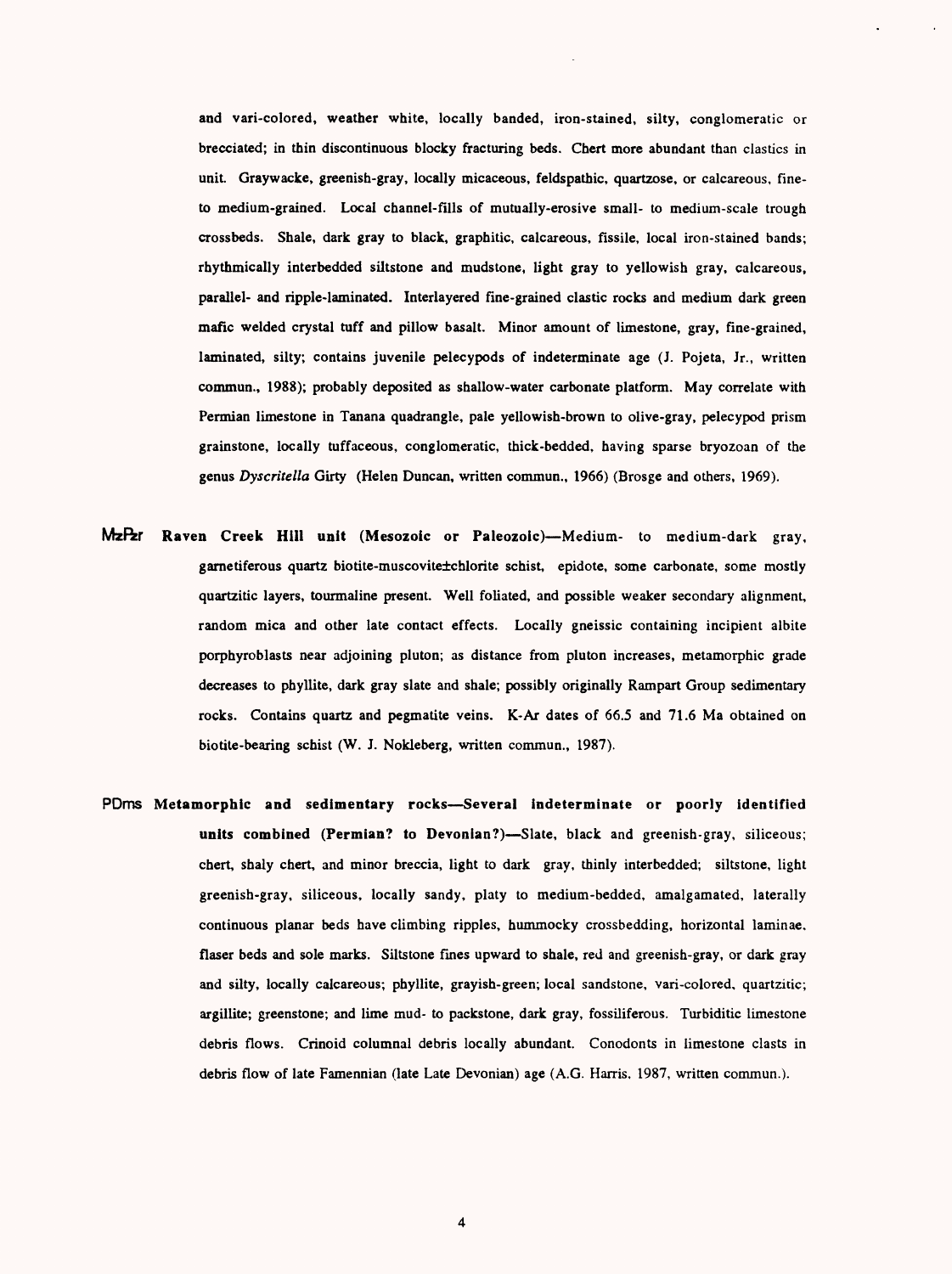#### Schwatka unit (Middle and Early Devonian)

- Dsv Mafic metavolcanic rocks and minor clastic sedimentary rocks—Massive greenschistgrade basalt flows, agglomerate, tuff, fine-grained volcaniclastic rocks, minor thin lenses of laminated platy impure limestone, and local lenticular bodies of calcite-cemented conglomerate. Basalt contains coarse grains, or aggregates, of albite after calcic plagioclase, augite and coarse porphyroblasts of chlorite have relict amygdaloidal texture. Matrix of basalt is chlorite, white mica, and epidote.
- Ds<sup>1</sup> Limestone—Lime mudstone or wackestone, slightly recrystallized, dark gray, sparsely fossiliferous, medium-bedded to massive. Contains two-holed crinoid ossicles. Age is Emsian (late Early Devonian) to Eifelian (early Middle Devonian) (R.B. Blodgett and A.G. Harris, oral and written commun., 1985, 1986). To the north, unit occurs as a thick, discrete carbonate platform sequence; to the south, it is thinner and has interlayers of mafic volcanic rocks of Dsv unit.

Wickersham unit (Earliest Cambrian and Late Proterozoic unit probably includes Hadrynian and younger rocks)

- Owl **Limestone (Earliest Cambrian?)** Limestone, medium to very dark gray, weathers medium to dark gray or several shades of brown, yellow, and red, dense to very finely crystalline, nonfossiliferous, micaceous, sandy, or sparsely sandy. Quartz grains monocrystalline, rounded to subrounded, matrix supported. Discontinuous thinly and horizontally bedded or platy to shaly.
- CZwa **Maroon and green argillite, grit (bimodal quartzite), quartzite, siltite, graywacke,**  and phyllite (Early Cambrian to Late Proterozoic)—Argillite, laminated, maroon and light to medium green and grayish-green, fissile to blocky fracturing, locally phyllitic, slaty, laminated medium-light to dark gray and greenish-gray. Bimodal grit, quartzite, graywacke, and quartz-wacke grit, light to medium olive-gray, commonly conglomeratic or unsorted, feldspars locally abundant, some graded, amalgamated beds; fines-upward to siltite and silty, ripple-laminated phyllite. Contains trace fossil *Oldhamia* in Livengood D-2 quadrangle (Mertie, 1937).
- CZwg **Grit, quartzite, graywacke grit, phyllite, slate, limestone, and chert (Early Cambrian to Late Proterozoic)—Bimodal grit, quartzite, and graywacke, light to medium** gray, greenish-gray and olive, fine- to coarse-grained and locally conglomeratic, angular to very well-rounded, poorly sorted to unsorted, weather light to medium gray, and iron stained. Chlorite matrix (recrystallized clay). Quartz grains common, monocrystalline, polycrystalline, glassy, frosted and clear, translucent blue-gray, white, gray or smoky. Potassium or sodium feldspar grains locally abundant. Argillite rip-up clasts rare. Thin- to thick-bedded, internally massive to trough crossbedded, fining-upward graded beds, sole marks, large-scale amalgamated channel-fills, horizontal, inclined and hummocky crossbeds common. Medium- to thinly-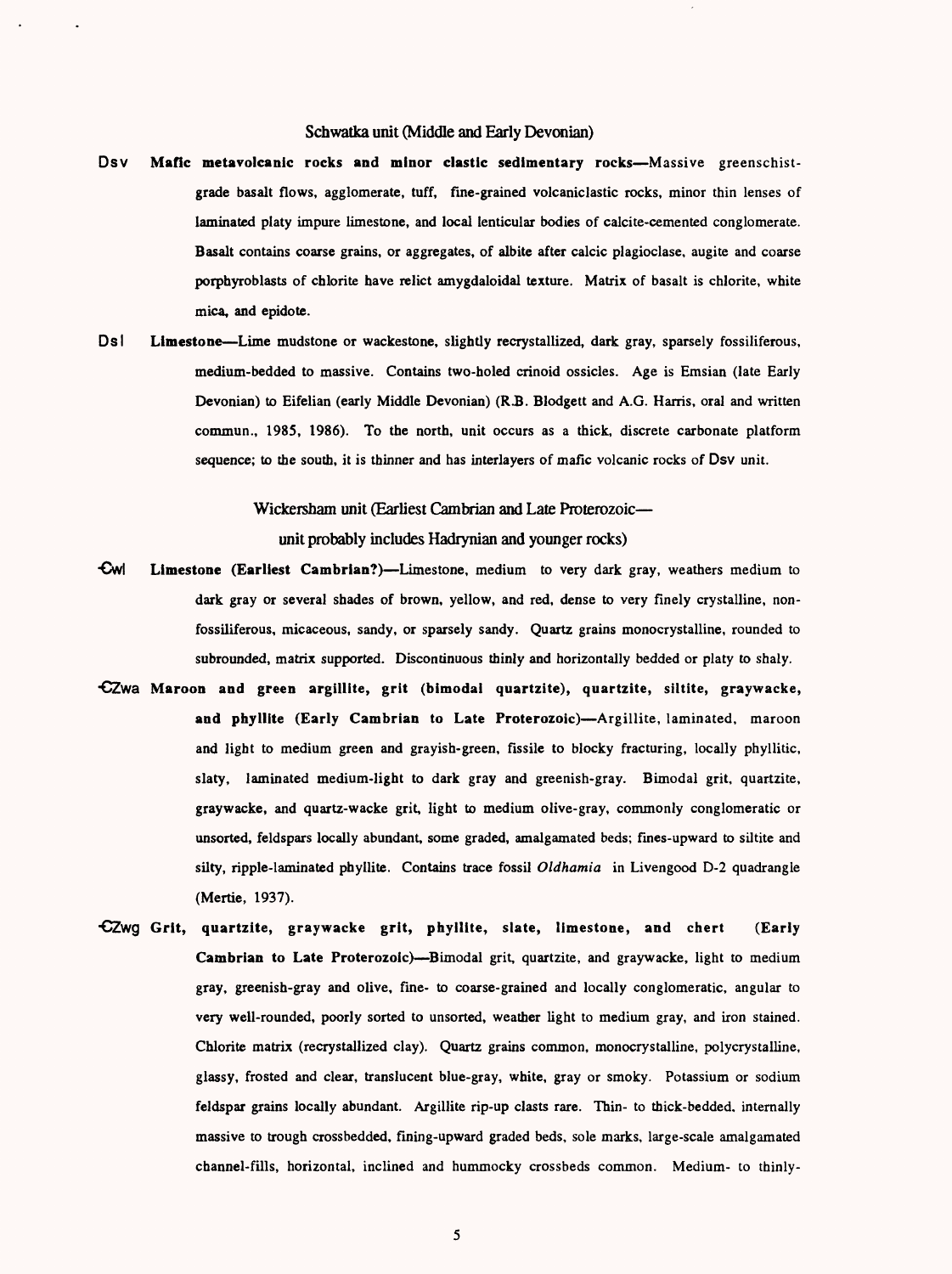bedded and rhythmically interbedded elastics, phyllite, and slate, medium light to dark gray and greenish-gray. Locally contains gray and black chert and thin limestone in units too small to differentiate at this map scale.

#### **Livengood area**

- QTg **Gravel, sand, and silt (Holocene to Pliocene)** Gravel or poorly consolidated conglomerate, very light gray. Subangular to rounded cobbles of light gray chert, light-colored tuff(?), scanty black chert. Matrix very light gray, fine-grained,and compositionally similar to the clasts. Clasts are partly stained and iron oxide cemented. Poorly exposed on high-level terraces on sides of Lost Creek and Livengood Creek. May possibly be as thick as 30 m.
- Tqm Quartz monzonite (Paleocene)—Tolovana Hot Springs Dome pluton. Medium gray, massive, equigranular to sparsely porphyritic, containing thin K-feldspar tablets averaging about 1 cm; contains both hornblende and biotite (average color index 23). Dated at 64.9±2.6 Ma (Chapman and others, 1971; and Wilson and others, 1985).
- Tm Monzonite(?) or monzodiorite(?) (Paleocene?)—Small bodies, about 4.8 km northeast of Tolovana Hot Springs Dome pluton, and probably satellitic to it Massive hypabyssal feldspar porphyry containing 2 to 3 mm stubby, clay-altered subhedral plagioclase phenocrysts in micro- to cryptocrystalline matrix, extensively altered. No quartz or K-feldspar recognized.
- TKm Monzonite (Tertiary and (or) Cretaceous)—Cascaden Ridge pluton. Sub-outcrop rubble of massive, medium-gray hypabyssal monzonite(?) porphyry; composed of 30 percent 1 to 3 mm sub-equant microcline-microperthite phenocrysts; 20 percent altered mafic minerals that consist of limonite and other cryptocrystalline opaque material; 50 percent microcrystalline matrix of feldspar, quartz, and unresolvable semi-opaque material. At local summit "1970", suboutcrop, rubble of breccia composed of the porphyry was found. Breccia is hard, coherent, containing equant fragments as broad as 7 cm that appear to grade serially into cryptocrystalline matrix of pulverized host rock. The latter was only seen in contact with brecciated rock.
- TKg Felsic granitic rocks (Tertiary and (or) Cretaceous)-Felsic fine grained hypabyssal porphyritic and non-porphyritic intrusive rocks in dikes, sills and small bodies of irregular shape, scattered throughout central part of quadrangle, mainly in upper Wilber Creek area, very light gray, locally weathering reddish brown.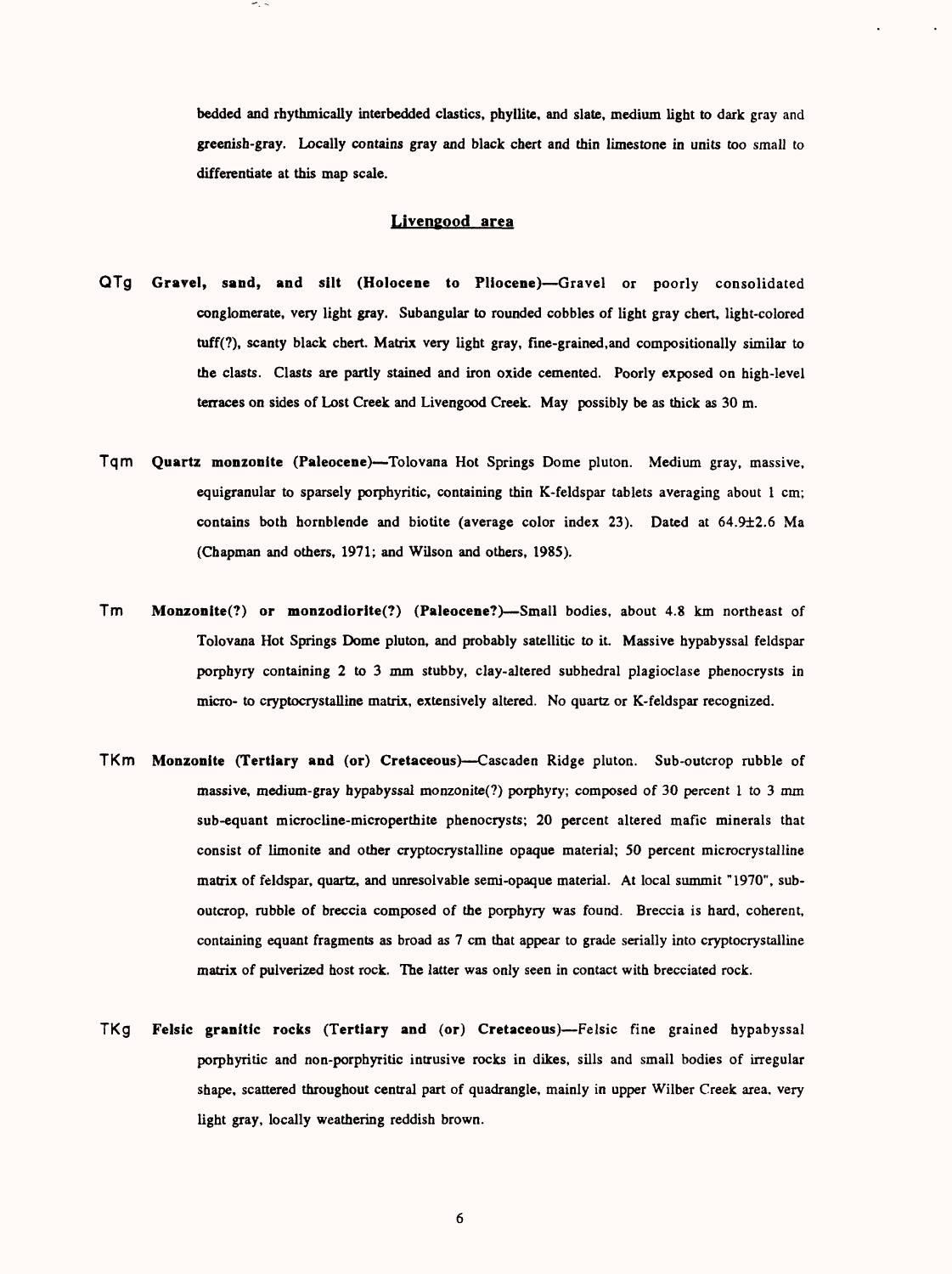- Kmo **Quartz monzonite, monzonite, and syenite (Late Cretaceous)--Comprises at least six** plutons (including Huron Creek stock) at and near Sawtooth, Elephant, and Wolverine Mountains near the western quadrangle boundary. Massive, medium to coarse grained, medium to dark gray, most commonly porphyritic, the two largest plutons, which are poorest in quartz, typically show striking development of trachytoid texture. Mafic minerals in the latter, besides biotite and hornblende, commonly include pyroxene—locally both ortho- and clinopyroxene in amounts greater than 20 percent. The quartz-rich plutons typically contain less than 20 percent dark minerals. Sawtooth Mountain is dated at 88.4±1.7 Ma, Elephant Mountain at 89.3±1.0 Ma, and Wolverine Mountain at 89.4±0.9 Ma, and Huron Creek stock at 88.0±0.8 Ma on biotite (N. Shew, written commun., 1989).
- Km Minto unit (Late Cretaceous?)--Interbedded siltstone, yellowish-gray, iron-stained; light gray to light yellowish gray mudstone that has locally pyritized plant fragments; graywacke, light to medium olive gray, very fine- to medium-grained; sandstone, hard quartzofeldspathic; shale, light yellowish gray to gray weathering; clay shale, medium dark gray, weathering to yellowish-gray and light olive gray common. Grain size fines and bedding thins upsection. Local medium-scale channels truncate beds laterally. Load casts, bioturbation, and burrows occur locally. No precise age determination made, but this unit younger than Wilber Creek unit. Includes deltaic to continental shelf deposits.

Wilber Creek unit (Early Cretaceous; Albian)—Flysch unit

- Kwcc Polymictic conglomerate, conglomeratic graywacke, siltstone, and shale Conglomerate, dark olive-gray to medium-dark gray, iron-stained, polymictic, unsorted, sub angular to well-rounded granules to cobbles and less abundant boulders. Clasts are locally derived, matrix-supported in sand, silt, and clay, and consist of quartzite, limestone, mafic igneous, greenstone, felsic volcanic, diorite and other intrusive rocks, sandstone, siltstone, phyllite, chert, rare grit, shale rip-ups, and very rare carbonatite. Beds typically internallymassive, large- to medium-scale, graded and amalgamated and have planar bases and tops. Local small-scale trough-crossbeds internally fill large-scale troughs. Fining-upward cycles common. Shale rip-ups as long as 25.4 cm occur. Conglomeratic graywacke occurs in lenses. Base of beds erosional, planar to slightly concave, or locally sole-marked. Minor small-scale scour-fills locally fine-upward into ripple-laminated siltstone, medium-gray to black; and shale, dark-gray to black.
- Kwcs Shale, siltstone, and graywacke-Shale, dark-gray to black, rarely phyllitic, fissile to blocky fracturing, locally contains pebbles and laminae of siltstone, medium-gray to black, weathering rusty-orange. Rhythmically and thinly interbedded graywacke to quartz-wacke, medium- to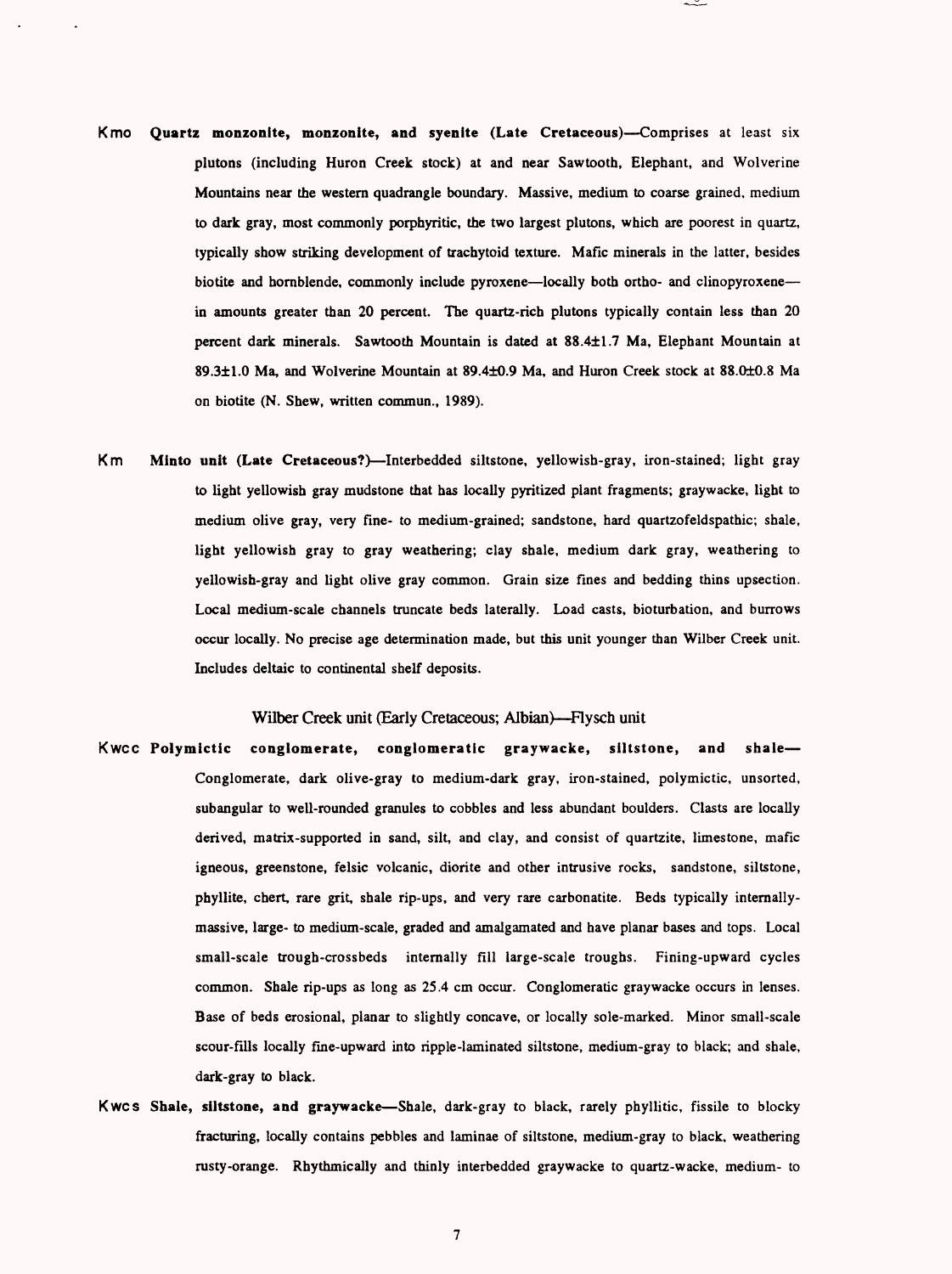medium dark-gray and greenish-gray, iron-stained, moderately sorted, very fine- to mediumgrained, subangular to subrounded, some very well-rounded quartz grains, and rarer load casts. Graywacke may occur as discontinuous ripple-laminated or flaser-bedded lenses or small-scale channels that locally grade upward into siltstone and shale. Albian age of Wilber Creek unit based on presence of *Paragastroplites flexicostatus* (J.W. Miller, oral commun., 1989) and other fossils.

- KJw Wolverine quartzite unit (Early Cretaceous and (or) Jurassic)—Quartzite, light to dark gray, weathers light yellow and yellowish gray, iron-stained, very fine- to medium-grained, well sorted, siliceous, locally feldspathic and has shale rip-ups, thinly to thickly bedded, internally massive, bioturbated, rarely conglomeratic. Interbedded shale, black to dark gray, yellowish gray weathering, graphitic, siliceous and siltstone, medium-light to medium gray. Rare coquinoid beds, grayish-brown, medium bluish-gray, poorly sorted, gritty, locally calcareous, have fragments of *Buchia* and other poorly preserved fossils described in age as Late Jurassic or Early Cretaceous (D.L. Jones, written commun., 1980).
- KJv Vrain unit (Early Cretaceous and (or) Jurassic)-Slate, dark-gray to black, pyritiferous, shaly; or shale, black, fissile; and minor siltstone, medium to dark gray, olive- or greenishgray, weathers reddish-yellow-brown or yellowish gray. KJv and Fs closely resemble two parts of the Glenn Shale in the Nation River area in eastern Charley River quadrangle across the Tintina Fault (Brabb and Churkin, 1969; J.T. Dutro, Jr., oral commun., 1987).
- ^S Calcareous phosphatic shale, limestone and minor calcareous sandstone and granule conglomerate (Triassic)—Thinly interbedded shale, medium to dark gray, phosphatic, locally calcareous, phyllitic, and graphitic; limestone, medium gray, micritic; and packs tone, medium dark gray to dark gray, that has sand- or silt-sized quartz and sparite. These grade into sandstone, medium gray, calcareous; and granule conglomerate, medium light gray, very fine-grained, phosphatic. Conglomerate clasts are chert, clear, rounded quartz, and phyllite in shaly matrix. Small phosphate nodules abundant. Contains Permo-Triassic microfossils (A.G. Harris, oral commun., 1988, 1989), probably Triassic because of resemblance to lower part of Glenn Shale.
- Hc Shale or slate, chert, and tuff (Triassic)-Interlayered shale, black or slate, chert, light olive-greenish-gray, thinly-bedded to massive and thickly bedded; and tuff, light greenish-gray. This unit intruded by diorite/gabbro in Tanana B-l quadrangle. Age based on radiolaria (D.L. Jones, oral commun., 1982).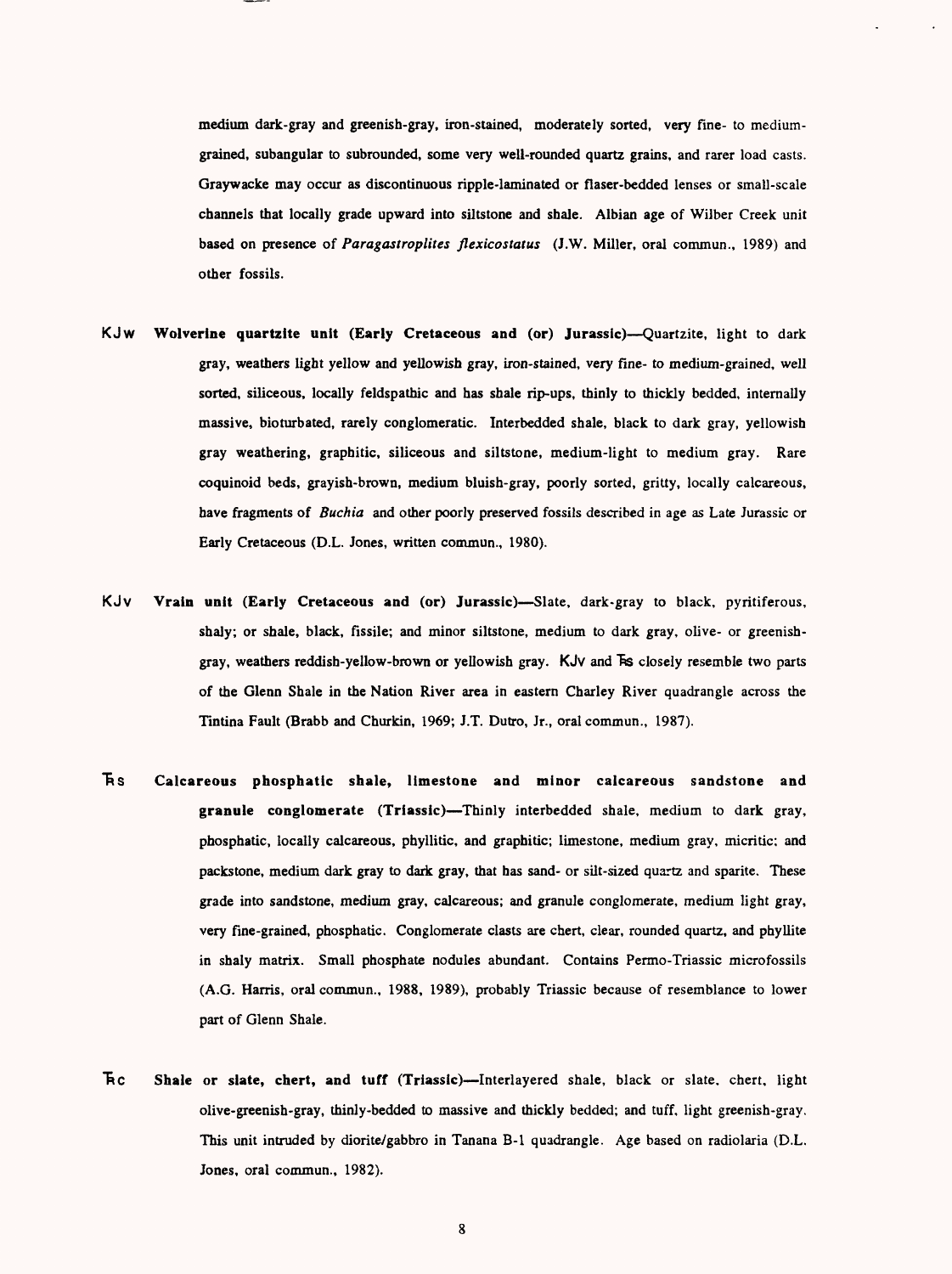- MzFfep **Phyllite, schistose phyllite, quartzite, siltite, amphibolite, diorite, and greenstone (Mesozoic or Paleozoic)** Phyllite and schistose phyllite, medium to medium dark gray, pyritized; quartzite; and siltite, very finely layered. Intruded by a mafic complex of amphibolite, diorite, and greenstone. Amphibolite composed of pale green actinolitic hornblende, oligoclase-andesine plagioclase and at least IS percent secondary carbonate which fills fractures. K-Ar date of 163.88±21.1 Ma obtained on amphibolite in this unit (WJ. Nokleberg, written commun., 1987).
- Ps **Sedimentary rocks Argiliite, siltstone, sandstone, and minor conglomerate (Permian)** Thinly and rhythmically interbedded argillite, dark-gray, iron-stained, and siltstone, medium light- to dark-gray, light-gray to yellowish gray weathering, platy, laminated. Sandstone, medium light gray, weathers light olive gray, chert-rich, very fine- to fine-grained, well-sorted, sheared, platy. Quartz and chert granule- to pebble-conglomerate, medium gray, dusky-yellow weathering, iron-stained, locally calcareous, fossiliferous, poorlysorted, grain-supported, locally stretched grains. Sandstone occurs in rhythmic, medium- to thin-beds having planar tops and bases, and local occurrences of load casts. Conglomerate has clasts, in limonitic clay matrix, of well-rounded chert, very light- to dark-gray and light-green, unfoliated microcrystalline, radiolarian, and locally laminated; chert-rich litharenite; siltstone, light greenish-gray; and argillite rip-ups, dark-gray. Conglomerate occurs in isolated erosional scours at least as wide as 5 m, that internally have small-scale troughs and beds as thick as 5 cm. Conglomerate contains bryozoans and yellowish-white crinoid columnals. Fossils (foraminifera, conodonts, and brachiopods) indicate a Permian age (A. K. Armstrong, written commun., 1974, A. G. Harris, written commun., 1986, J.T. Dutro, Jr., written commun., 1970). Estimated 87 percent interbedded argillite and siltstone, 10 percent sandstone, 1 to 2 percent coarse grit, and less than 1 percent conglomerate.
- Pzs Sedimentary rocks (Late Paleozoic)—A tectonically disrupted section of slate, greenish-gray, siliceous; chert and cherty argillite, light to medium gray, yellowish gray weathering, brecciated, laminated, iron stained, banded; and greenstone, pale grayish green . Lime wackestone, light to dark gray, recrystallized, has abundant crinoid ossicles and rare unidentifiable brachiopods, occurs as two prominent tors on west side of Troublesome Creek. Trace of conglomerate.

### Quail unit (Late Devonian)

Dq **Phyllite, siltstone, quartzose sandstone, graywacke, and conglomerate** Phyllite, light to medium gray and green, has laminae of locally calcareous gray siltstone to very fine-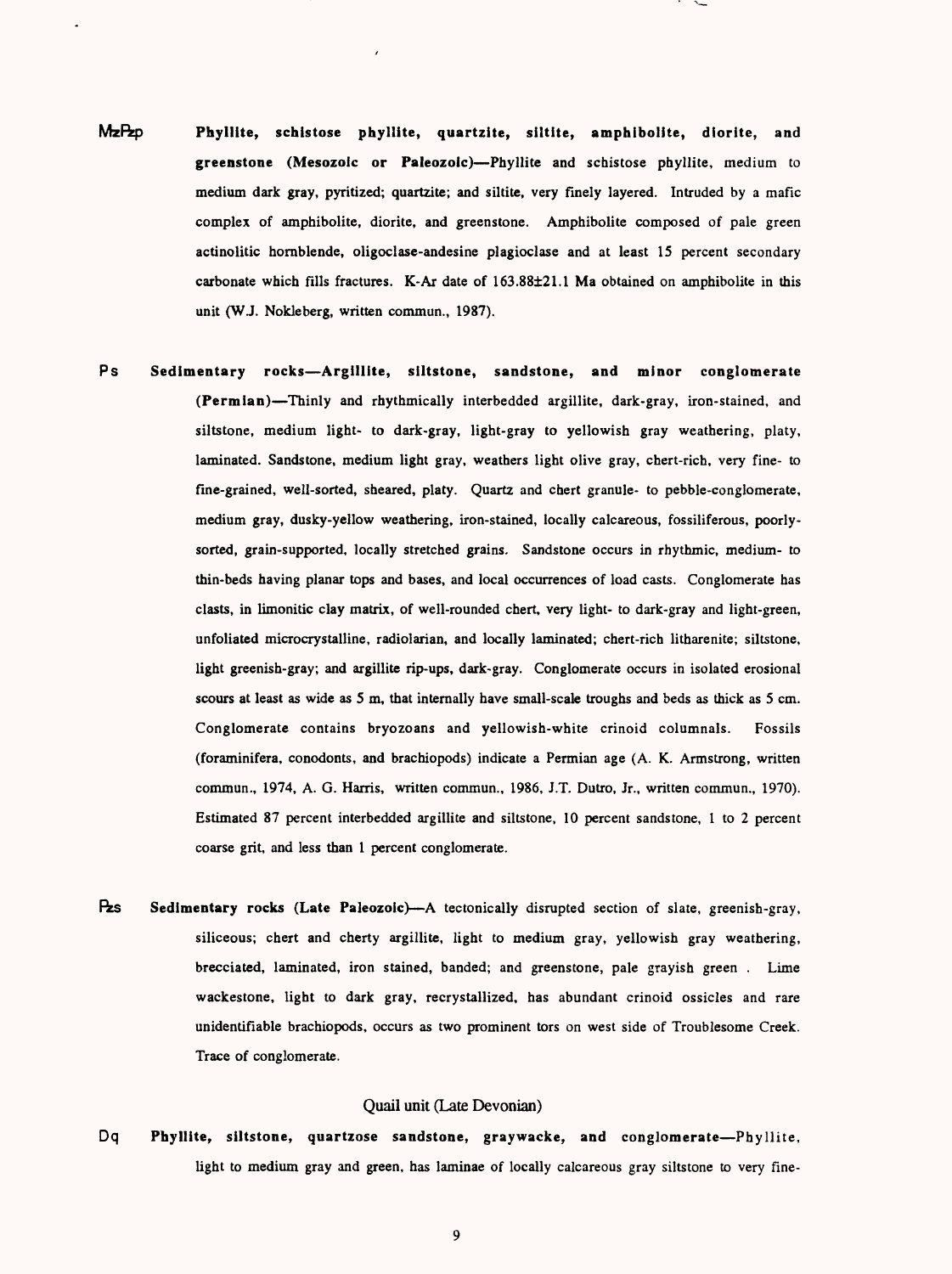grained gray quartzose sandstone; graywacke, light greenisb-gray to medium gray, fine- to medium-grained, bas quartz, cbert, and argillite grains in a pbyllitic or siliceous matrix. Graywacke thinly bedded as laterally continuous, subplanar and ripple laminated internally filled beds that bave planar erosional bases and shaly parting tops. Fine granule conglomeratic graywacke, medium dark gray, in fining-upward internally conformable, laminated, mediumscale scour-fills. Granule- to boulder polymictic conglomerate, dark greenisb-gray, stretched, angular to well-rounded, grain-supported. Conglomerate clasts are cbert, dark green, yellowish gray, and light gray to black; dolomite, light gray, yellowish gray- to pink-weathering, finegrained, having silica boxwork; green serpentinite; intermediate and mafic igneous rocks, very fine- to medium-grained; quartzite, light gray to green; dark gray cberty argillite; phyllite; slate, medium gray, siliceous; volcanic rocks; sandstone, litbic, light green to salt and pepper; and minor white quartz. Matrix greenish gray, very well consolidated, sandy to sbaly. Bedding in conglomerate medium- to large-scale, mutually-erosive, internally massive trough-fills, locally amalgamated or fining- and thinning-upward into planar- to ripple-laminated tops of graywacke and siltstone. Locally has serpentinite-lined irregular shear surfaces. Lower contact of pbyllite and limestone of Dql irregular. Dq may be correlated with Nation River Formation of Charley River quadrangle.

- Dql Limestone (Late Devonian)—Lime mudstone or wackestone, light- to medium-gray, megafossils (corals and stromatoporoids) locally common, conodonts from several localities suggest a Frasnian age (A.G. Harris, written commun., 1984, 1987, and 1988), as do rugose corals from one locality (J. Sorauf, written commun., 1989). These bodies, as thick as 30 m have a lateral extent of several hundred meters in the basal Quail unit, were deposited as local biogenic buildups upon the Troublesome unit.
- Dt Troublesome unit (Devonian?)—Rhythmically interbedded dark gray to black cherty argillite to chert, and thin beds of black to gray, siliceous slate. Cbert commonly in amalgamated, laterally continuous beds. Extensive mafic intrusive and extrusive rocks are associated with this unit, but they do not penetrate the overlying Dq or Dql. No identifiable fossils found although radiolaria reported. Dt may be correlated with Devonian McCann Hill Chert of Charley River quadrangle (Brabb and Churkin, 1969).
- Dc Cascaden Ridge unit (Middle Devonian)—Rhythmically interbedded shale, medium to medium dark gray and olive gray; siltstone, light to medium dark gray; and graywacke, medium gray, weathers medium yellow brown to reddish-brown, locally calcareous, mostly very fine to finegrained. Polymictic conglomerate, light to medium dark gray, poorly sorted, containing mostly dark chert and white quartz granules and pebbles, sandy graywacke matrix, partly calcareous.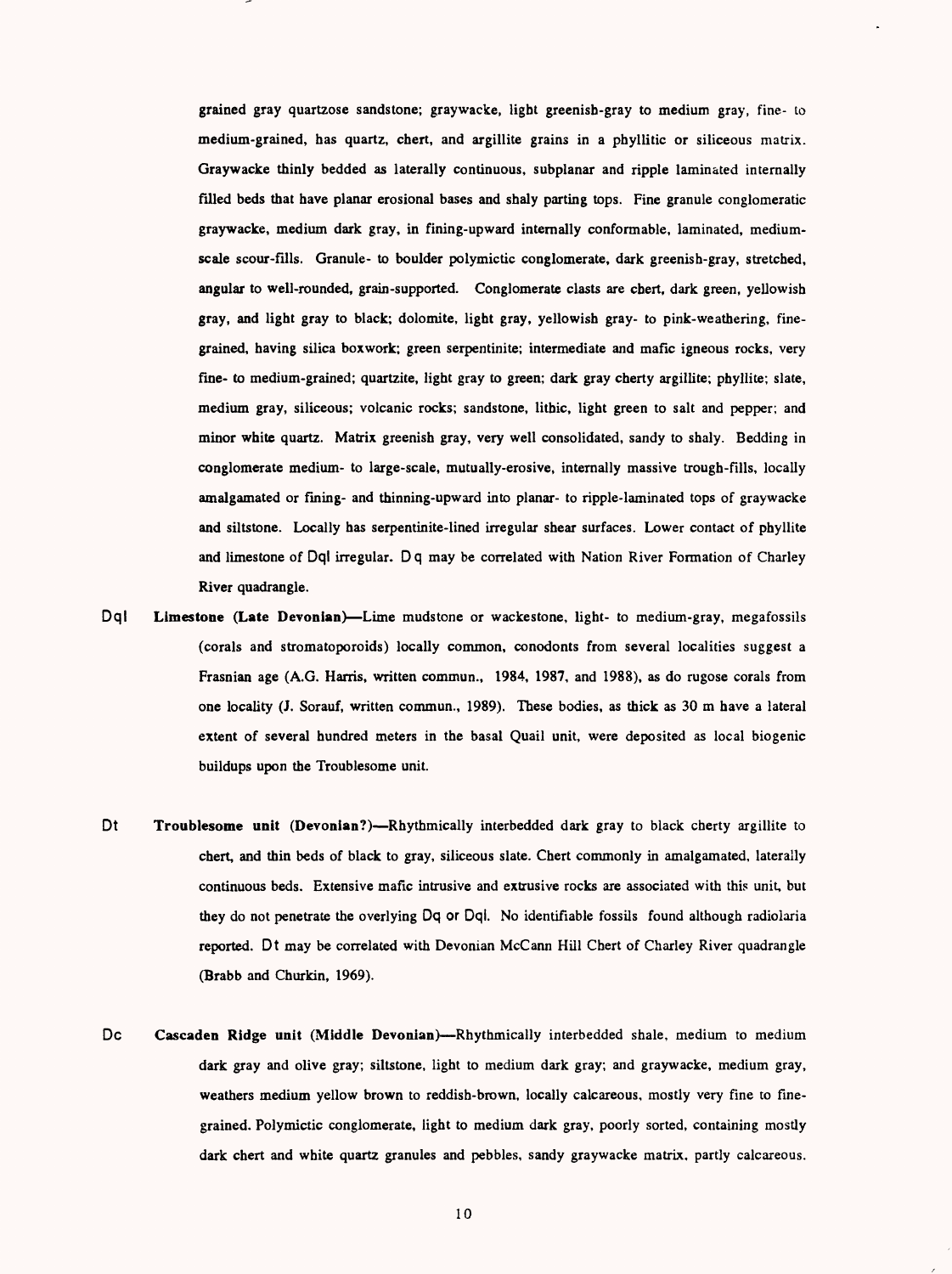Graywacke commonly in thin planar beds internally laminated, ripple bedded, and sole marked. Limestone and minor clastic limestone, light to medium light gray and dark gray, commonly weather light brown and dark yellowish-orange, finely crystalline, locally very fossiliferous having diverse fauna of brachiopods, gastropods (Blodgett, 1992), bivalves, corals, and conodonts.

- DSI **Lost Creek unit (Devonian and Silurian)** Lime mudstone and wackestone, light-gray, massively bedded, have scattered megafossils, primarily brachiopods, rugose corals, and trilobites. Fossils indicate a Wenlockian to Ludlovian (early to middle Late Silurian) age (Blodgett and others, 1988). Limestone occurs mainly as debris flows having a maximum thickness of 12 to 15 m, pinching out laterally in either direction. Both base and uppermost part of limestone include rip-up clasts of shale and chert and varied sedimentary rocks. Basal part of unit locally contains channels of graywacke and chert pebble to cobble conglomerate that cut down into upper part of Livengood Dome Chert. A band of light to medium light gray micritic limestone has possible crinoid ossicles, and is flanked by rubble of light gray to black chert on West Fork of Tolovana River mapped as DSI. Age of latter limestone unknown, possibly Silurian or Devonian.
- Old **Livengood Dome Chert (Ordovician)** Chert, gray, yellowish gray, grayish-green and some black-mottled, recrystallized, in beds at least as thick as 40 cm, sedimentary breccia, stylolitic partings, and less common shaly partings. Chert at least 1 km thick, true thickness unknown. Siliceous slate, rare greenstone, tuff, and limestone occur. Late Ordovician graptolites in shale layers (Chapman and others, 1980). Early to earliest Middle Ordovician conodonts reported from lime mudstone north of VABM Beaver (A.G. Harris and R. Orndorff, written commun., 1988). Rare mafic flows or sills.
- SZa Amy Creek unit (Silurian? to Late Proterozoic?)—Dolomite, light- to medium-gray, medium-grained, reticulate silica box-work; mud-, wacke-, and packstone, light-gray, yellowgray or buff, dolomitic, medium- to thick-bedded. Abundant peloids and crossbedding in coarser-grained rocks; laminations common in fine muds; solution breccia and coated algal grains present. Interbedded chert, black carbonaceous argillite, and dolomite, rarely medium gray, iron and manganese stained, locally shaly, thin- to thick-bedded or in small nodules, lenses, and irregular masses. Interbedded and interlayered minor lime mudstone, dark gray at least as thick as 30 m, chert, basaltic greenstone, lenses of tuff, light to dull green, tuffaceous siltstone, shale, and minor volcaniclastic graywacke, very fine-grained. Basaltic flows and flow breccia at least 100 m thick occur locally in shaly rocks on Amy Creek and elsewhere.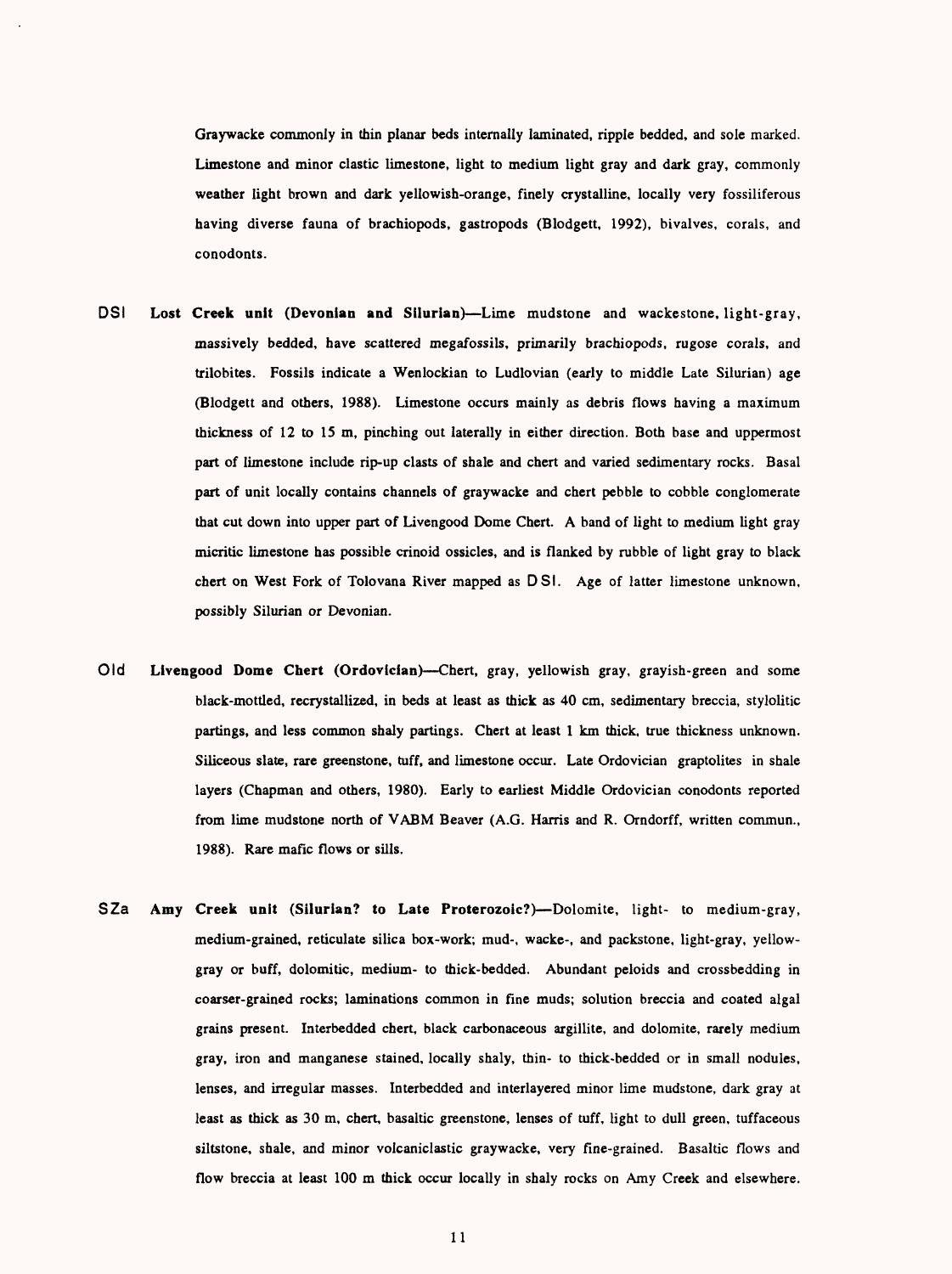Locally unconfonnably overlain by flyschoid rocks as old as Middle Devonian. Sponge spicules in chert (B.L. Murchey-Setnicker, oral commun., 1992). Lithology and algae strongly resemble Early Paleozoic or Proterozoic dolomites of the western part of the Charley River quadrangle (R.B. Blodgett, oral commun., 1992). Unit at least 1158 m thick.

- **Mafic igneous rocks and minor interlayered sedimentary rocks (Paleozoic and** (or) Late Proterozoic)—Gabbro and diabase, dark-olive green, greenish-gray to dark greenishblack, medium- to coarse-grained, very fine-grained on outer margins of sills; locally gradational into diorite, light-green to medium greenish-gray, medium- to coarse-grained, blocky. Greenstone and basalt, medium to dark grayish-green and greenish-gray, dark olivegreen, very fine- to fine-grained, local large calcite amygdules present. Interbedded, interlayered mafics, slate, siliceous shale, medium-dark-gray chert, argillite, gray to black, yellowish gray weathering, slaty to siliceous. Argillite has local laminations of dark-gray to yellowish gray weathering, shaly siliceous claystone, siltite, quartzite, and light- to mediumgray graywacke. Age unknown, but probably pre-Mesozoic.
- CZum **Ultramafic and mafic rocks (Early Cambrian and** (or) **Late Proterozoic)**  Serpentinite, light to dark yellowish-green, grayish-green, greenish-black and black, weathers to shades of medium to dark brown, reddish-brown and grayish-brown, derived from clinopyroxene peridotite, dunite, and lesser clinopyroxenite; and clinopyroxene-plagioclase metabasalt, medium to dark green, yellowish-green, grayish-green, and greenish-gray; diabase, and minor metatuff, weather to darker shades of yellow, yellowish-brown, reddish-brown, olive gray or greenish-gray. Serpentinite intruded by dikes of clinopyroxene gabbro, microgabbro, and diorite, green or olive gray, yellowish gray to gray weathering (Loney and Himmelberg, 1988). Gabbros and diabase produced several K-Ar dates about 518 to 643 Ma (D.L. Turner, written commun., 1975, 1986, 1987; J. Blume, written commun., 1985; N.B. Shew, written commun., 1990). Serpentinized peridotite and dunite have a high magnetic susceptibility. Mafic rocks occur as layers tens to hundreds of meters thick between layers of ultramafic rock.

Wickersham unit (Earliest Cambrian and Late Proterozoic unit age probably includes Hadrynian and younger rocks)

- CZwl Dark gray limestone-Sparsely or non-sandy limestone. Lithologies similar to Owl in Schwatka-Rampart area.
- CZwa Maroon and green argillite, phyllite, quartzite, graywacke, siltite, and grit-Unit characterized by relative lack of grit except in far western part of quadrangle. Lithologies similar to  $-$ CZwg in Schwatka-Rampart area, but includes no chert.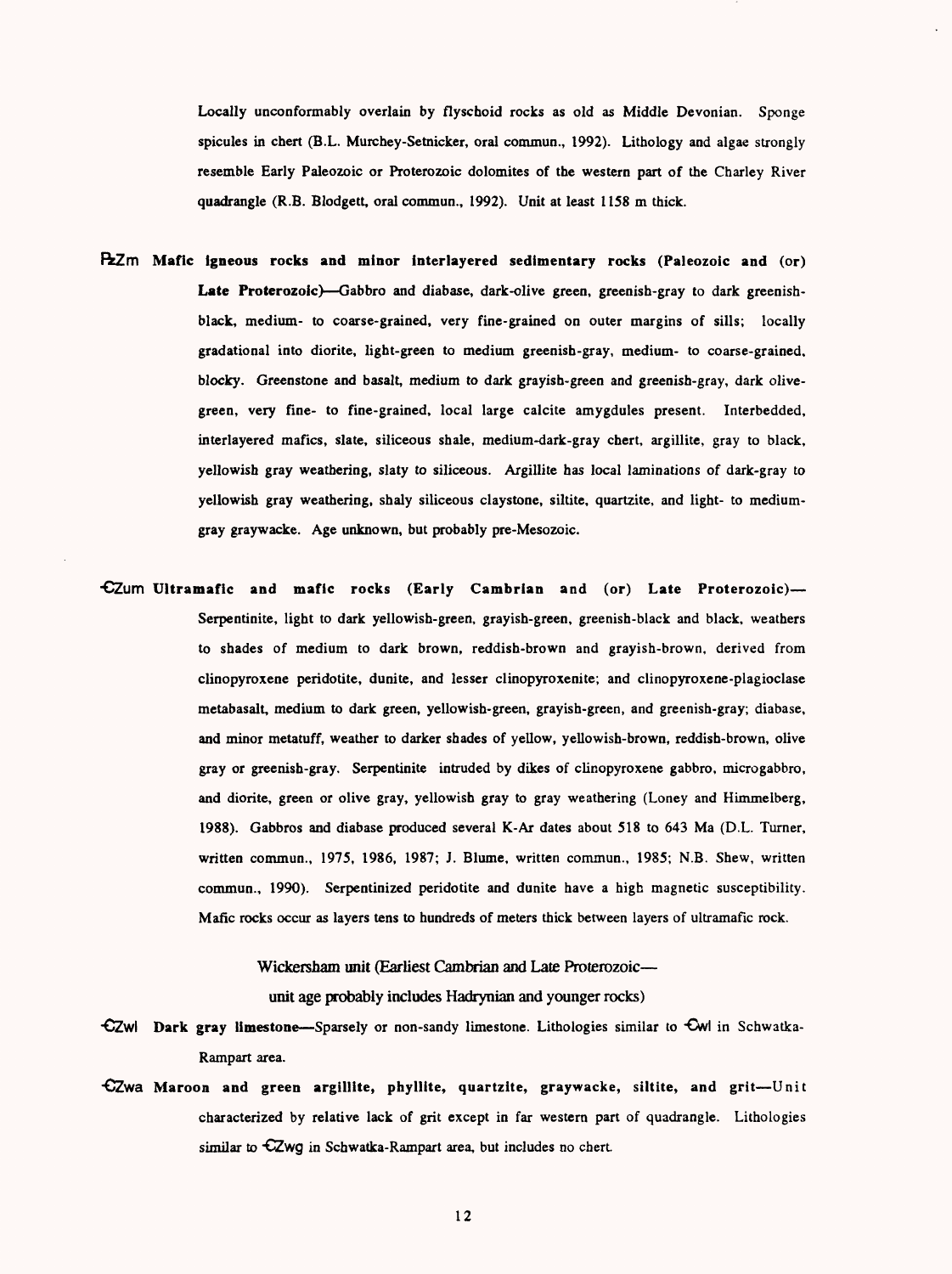### **Fairbanks White Mountains area**

- QTg Gravel, sand, silt, and minor amounts of sandstone, conglomerate, and coal (Holocene to Eocene)-Poorly consolidated deposits. Alluvial gravel, sand, and silt that vary greatly in composition and size-grade distribution; locally developed and of small extent. Associated with basalt on and adjacent to Fourth of July Hill in southeastern corner of Livengood quadrangle. Brown micaceous sandstone and conglomerate, composed mostly of schist fragments having vein quartz. Detrital granitic material, partly boulders. Traces of coal float (Prindle, 1913). Probably mostly frozen, and as much as 30 m in thickness.
- Tb Olivine basalt (Tertiary) Fourth of July Hill and vicinity. Brownish-black, vesicular in part, shows some columnar jointing and possibly pillows. Basalt has diabasic texture and composite mode includes 17 percent olivine, 42 percent plagioclase, 11 percent pyroxene, 26 percent glass, and 3 percent magnetite. By comparison to similar basalt in Fairbanks quadrangle (Furst, 1968), an early Tertiary age most likely. Thickness unknown, but probably relatively thin.
- Tgp Peraluminous granite (Paleocene) Cache Mountain pluton. Massive, light-gray, porphyritic, composed of white K-feldspar and medium-dark-gray quartz phenocrysts together totalling about 50 percent of rock, in medium-grained, light-gray matrix speckled with tiny biotite flakes; a K-Ar date of 59.8±1.8 Ma obtained on biotite (Holm, 1973; Wilson, and others, 1985).
- TKg Leucocratic quartz monzonite (Tertiary and (or) Cretaceous)—Vault Creek pluton. Medium to coarse-grained, massive to weakly layered, locally porphyritic having elongate Kfeldspar phenocrysts as much as 6 cm long, and subequant quartz phenocrysts as much as 1 cm across; Liesegang bands common.
- Ks Syenite (Late Cretaceous)-Roy Creek stock. Massive, inequigranular, leucocratic to melanocratic, highly varied aegerine-augite syenite occupying about 11.6 sq km at eastern quadrangle boundary. Characterized by trachytoid texture and a large variation in grain size; coarsest rock contains K-feldspar tablets 5 cm in maximum dimension. Several K-Ar age dates of about 86 Ma (Burton, 1981), and a lampophyre dike dated as  $90.0\pm2.0$  Ma on biotite (Wilson and others, 1985).
- Kg Granite (Late Cretaceous)—Pluton mapped at Pedro Dome. Massive, medium to coarse-grained, very light gray, porphyritic containing phenocrysts of K-feldspar, quartz, and plagioclase.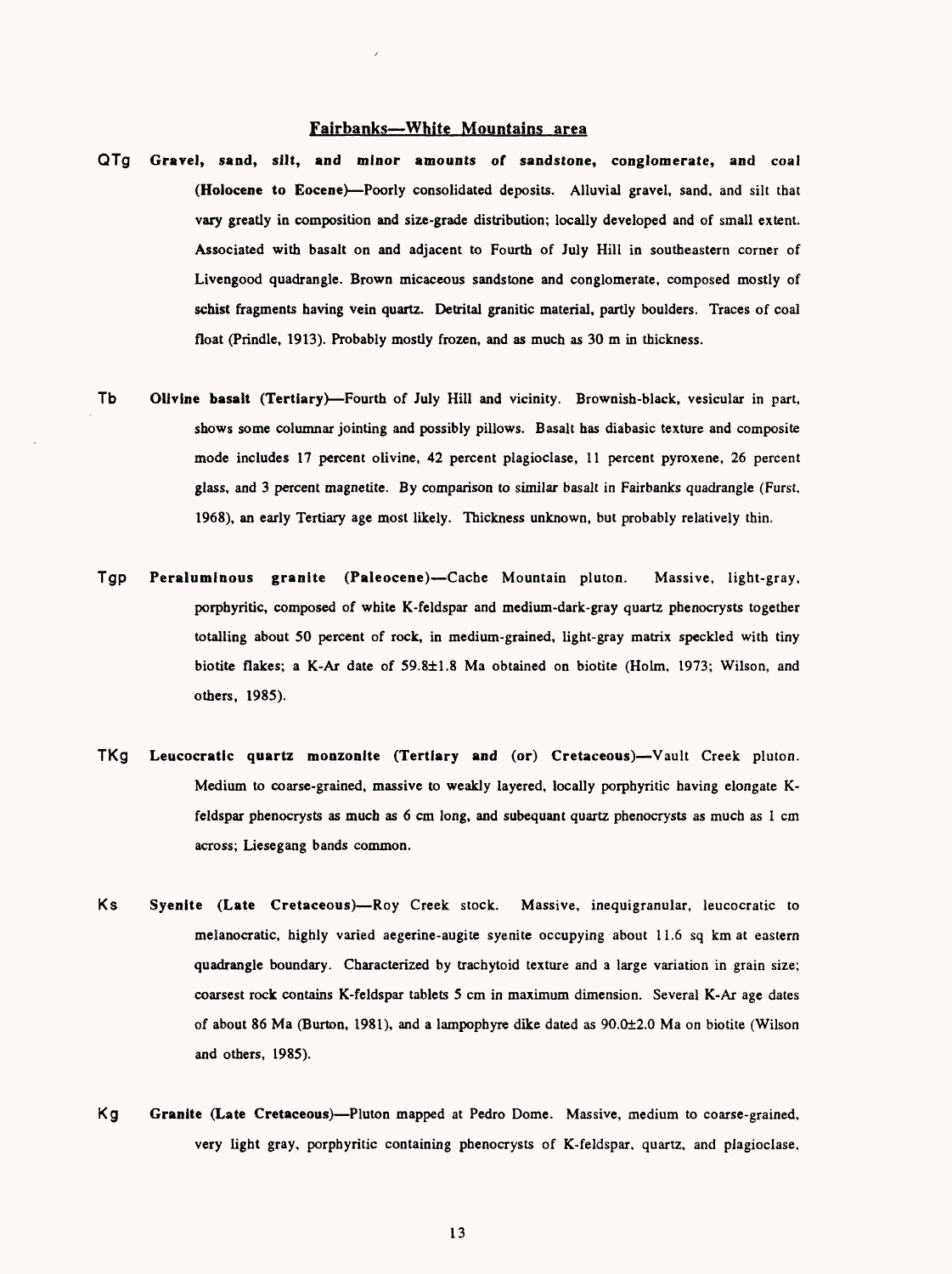which compose 75 percent of the rock; locally associated with pegmatite; granite locally intrudes granodiorite (Kgd).

- Kgd **Granodiorite (Late Cretaceous)** Pluton mapped at Pedro Dome. Massive, medium and light gray, fine- to medium-grained, equigranular, locally clino-, rarely orthopyroxene bearing; average content of dark minerals—hornblende and biotite—about 25 percent. A K-Ar date of 93.0±5.1 Ma obtained on hornblende (Forbes, 1982).
- **"fcm Mafic igneous rocks (Triassic)** Gabbro, and diabase or diorite sills and dikes, light- to medium-green, medium- to coarse-grained, equigranular. Augite (25 to 30 percent), diopside, orthopyroxene, hornblende, and biotite (5 to 10 percent, locally), and albitized plagioclase (An 40-60) is common and altered to clay psuedomorphs (Bundtzen, 1983). Intrudes Globe unit. Zircon age of 232.1±4.5 Ma (J.K. Mortensen, written commun., 1991).
- Mg **Globe unit (Mississippian)** Quartzite, light-gray, weathers light-or medium-gray and iron stained, fine- to medium-grained, bimodal to moderately sorted, dense, vitreous, well-rounded to subrounded monocrystalline quartz grains and scanty chert grains. Minor accessory minerals of zircon, augite, and hornblende. Cement mostly silica, but some limonitic clay matrix fills interstices. Massive or thinly interbedded quartzite and medium- to dark-gray slate, phyllite, and minor laminated claystone. Age from date of  $\overline{R}$  m intrusive and lithologic and stratigraphic similarities to Keno Hill Quartzite in Yukon, Canada (Mortensen and Thompson, 1990).
- Dcg Beaver Bend unit-Conglomerate, graywacke, siltstone, and slate (Devonian?)-Polymictic chert pebble conglomerate, light to medium-dark-gray, poorly sorted to unsorted, clast-supported. well-indurated, abundant granules and small pebbles. Conglomerate clasts consist of chert, black to dark-gray and light-green, angular to subrounded; quartz, monocrystalline, very well-rounded; quartzite, well-rounded; mafic and felsic volcanic rock fragments; argillite; slate; siltstone; and sandstone. Argillite rip-up clasts, dark-gray, phyllitic, and siliceous common. Contacts between clasts have pressure-solution and a very minor amount of chlorite matrix. Bedding thick, graded, amalgamated, laterally-continuous has sharp, planar, erosional bases. Grain-size fines upward. Graywacke, fine- to medium-grained, moderately-sorted, has subangular to well-rounded grains of mostly quartz and chert, and lesser amounts of slate, plagioclase, and felsic to mafic volcanic rock fragments. Chlorite matrix probably recrystallized from clay. Interbedded discontinuous, thinly-bedded lenses of finegrained graywacke and dark-gray to black siltstone and slate, weather gray to olive, laminated, and contain unidentifiable plant fragments. Unit exposed near big bend of Beaver Creek.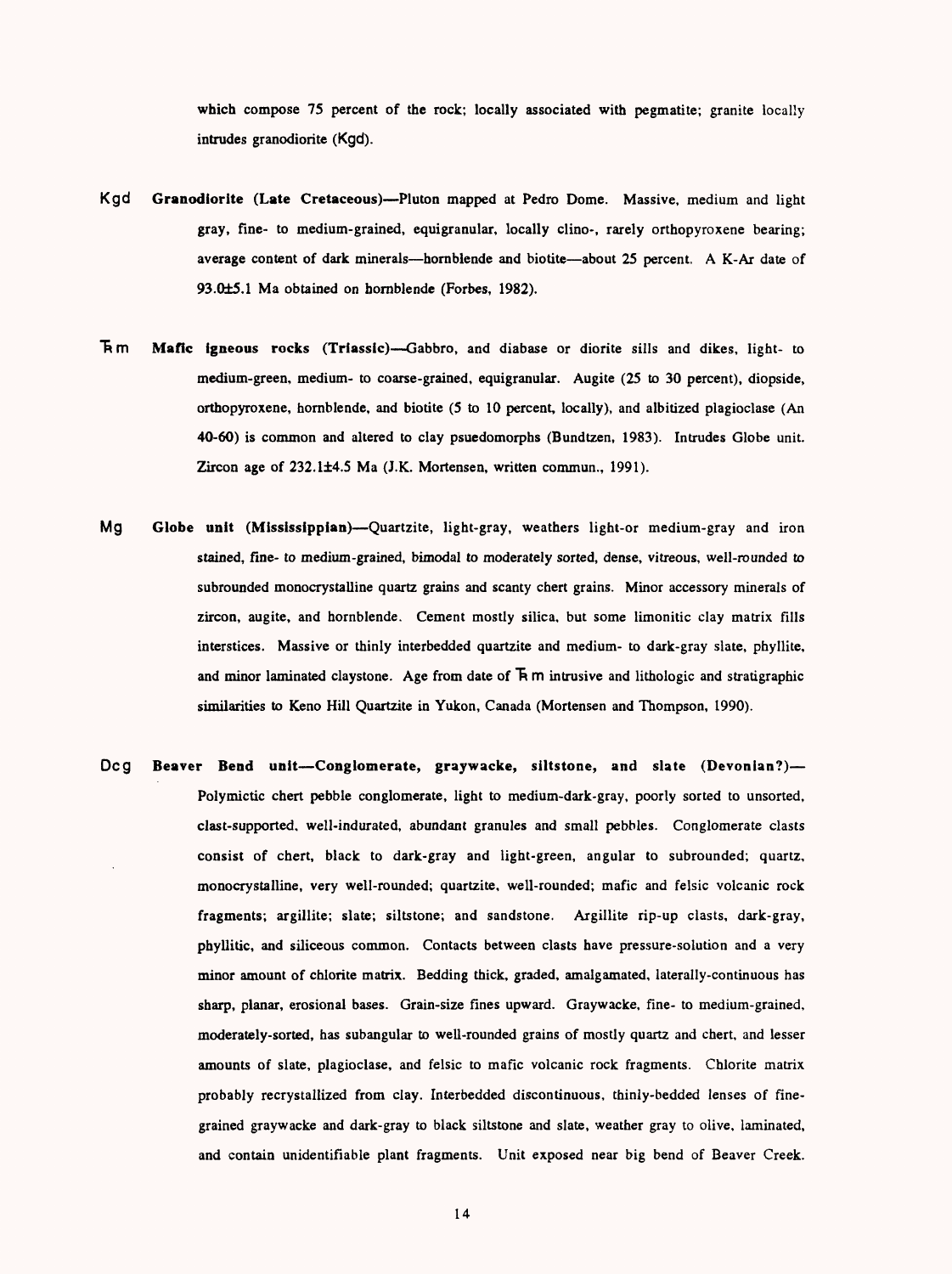Southern boundary overthrust by Wickersham unit, so true thickness unknown, but at least as thick as 90 m.

DSt **Tolovana Limestone (Middle Devonian to Early Silurian)** Main body of unit as exposed in the White Mountains appears to be more than 1,200 m thick and of Silurian age based on conodonts and brachiopods (Blodgett and others, 1987), as well as corals (Oliver and others, 1975). Its lower part consists of alternating green and maroon lime mudstone, succeeded by yellowish-brown weathering, silty, shaly lime mudstone and wackestone having brachiopods; its upper and greater part consists of light-gray weathering peloid- and ooid-rich lime packstone and grainstone and rare dolomite.

> A separate, upper subunit of Middle Devonian age also included in Tolovana Limestone at present. This subunit is at least 457 m thick and is exposed to the southwest of the White Mountains, near the Elliott Highway (north side of Globe Creek, Livengood B-3 quadrangle), at VABM Minto (8 km east of COD Lake, Livengood A-4 quadrangle), and even further southwest in the Dugan Hills area (Fairbanks D-6 and Kantishna River D-l quadrangles). This subunit is sparsely fossiliferous and consists of dark gray lime mudstone and wackestone, differing from lower Tolovana Limestone in being darker colored and more well bedded. Age of upper subunit is based upon corals (Oliver and others, 1975).

#### Fossil Creek Volcanics (Late to Early Ordovician)

- Ofv **Alkali basalt, agglomerate, volcaniclastic conglomerate, minor limestone and**  sandstone-Alkali basalt, olive-green agglomerate, and boulder- to granule-volcaniclastic conglomerate, minor beds of maroon and green colored lime wackestone, and well-sorted calcareous feldspathic sandstone. Agglomerate and conglomerate contain very well-rounded clasts of maroon and olive gray basalt, pink granite, bimodal quartzite, limestone, chert, and phyllite in altered volcanic and tuffaceous matrix. Internally massive, amalgamated, large-scale trough-shaped scour-fills present (Wheeler and others, 1987). Sedimentary rocks from the uppermost part of the unit contain brachiopods, gastropods, trilobites, and conodonts of Late Ordovician age (Blodgett and others, 1987; A.G. Harris, written commun., 1986). Unit deposited as alkali-basalt flows and lahar or debris-flows in a continental margin and (or) nearshore shallow marine (shelf) deposit. Thickness more than 610 m.
- Ofs **Slate, phyllite, shale, siltstone, limestone, chert, tuff, and basalt intruded by**  gabbro-Slate, dark-gray; phyllite, light-gray; shale, black tuffaceous; siltstone, gray to black, calcareous, siliceous; lime mudstone, medium-gray, thin-bedded; chert, black to gray, banded, silty; aquagene tuff; basalt flows; pillow lavas; and gabbroic dikes and sills. Fossils (trilobites and conodonts) from Fossil Creek Volcanics sedimentary section indicate an Early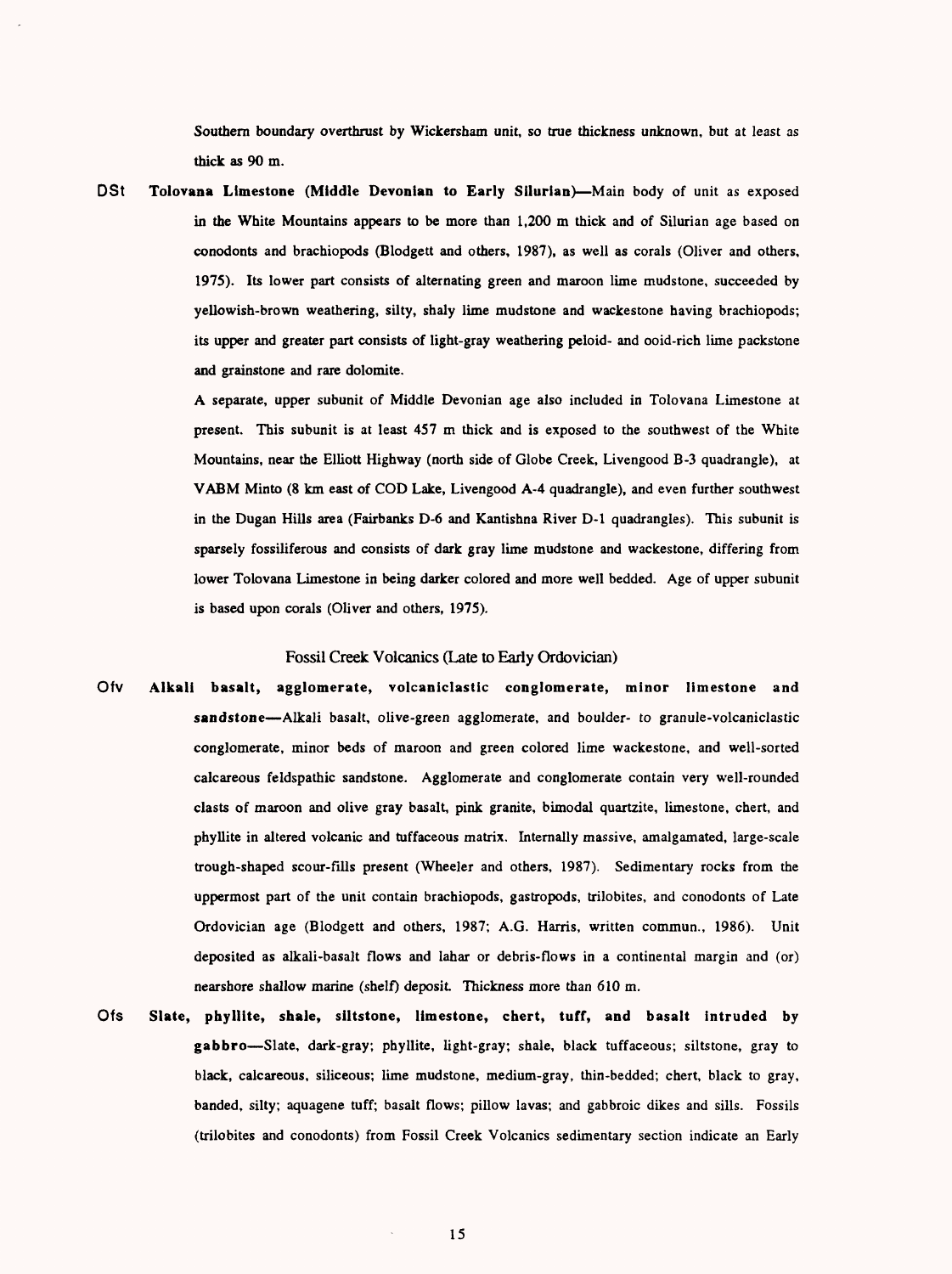Ordovician age for at least part of Ofs. Unit interpreted as a basinal sequence (Wheeler and others, 1987).

fee Chatanika unit (Paleozoic) Allochthonous, quartz-biotite-muscovite schist, garnet-bearing; and quartzite. Primarily epidote-amphibolite facies rocks, but also includes eclogitic rocks. Age of rocks in Chatanika allochton is problematical. Oldest K-Ar date obtained from ampoibole in eclogitic section is 470±3S Ma; amphibole and mica K-Ar dates ranging from about 103 to 132 Ma also obtained, but age of protolith generally considered to be Paleozoic (Swainbank, 1970). In more recent work M. Lanphere obtained muscovite K-Ar ages of about 141 to 178 Ma, and Rb-Sr internal isochron ages of 137±8 Ma and 157±8 Ma (Lanphere, written commun., 1991). This pattern of ages suggests varied overprinting of older rocks during early Cretaceous metamorphism.

> Wickersham unit (Earliest Cambrian and Late Proterozoic unit age probably includes Hadrynian and younger rocks)

- CZwa Maroon and green argillite, grit, quartzite, siltite, graywacke, phyllite, and limestone (Early Cambrian and Late Proterozoic)—Lithologies similar to CZwa in Schwatka-Rampart area, but also includes thin beds of dark gray limestone, probably similar to unit Ewl, as mapped in Schwatka-Rampart area, but limestone is areally restricted and not mapped separately in this area. Intruded by gabbro in and near the White Mountains. *Oldhamia*  in this unit in adjoining Circle quadrangle (Foster and others, 1983). A K-Ar date of  $1.35\pm40.6$ Gy obtained on white mica (D. Turner, written commun., 1987).
- CZwad Dolomite-Medium gray, fine-grained, non-siliceous. Contains nondiagnostic stromatolites. Forms a distinct band across quadrangle within  $CZwa$  unit.
- Zwg Grit, quartzite, graywacke, conglomerate, limestone, phyllite, slate, and argillite (Late Proterozoic)—Grit (bimodal quartzite) and quartzite, gradational to hard sandstone and graywacke, light to medium gray, greenish gray and olive, weathers light gray and iron stained. Sparse grit conglomerate has well-rounded chert and quartz pebbles and black rip-up slate fragments in bottom of channel deposits. Feldspar grains potassic or sodic, ubiquitous in grit, but locally abundant in conglomerate. Matrix mostly chlorite, recrystallized from clay. Scanty occurrences of dark gray limestone. Rhythmic bedding, fining upward, graded bedding, sole marks, large-scale amalgamated channel fills have erosional bases, and horizontal, inclined and hummocky crossbedding common.
- Zf Fairbanks schist unit (Late Proterozoic)—Greenschist facies approximately 60 percent micaceous quartzite and quartz-mica schist, medium light gray, weathers light brown, fine-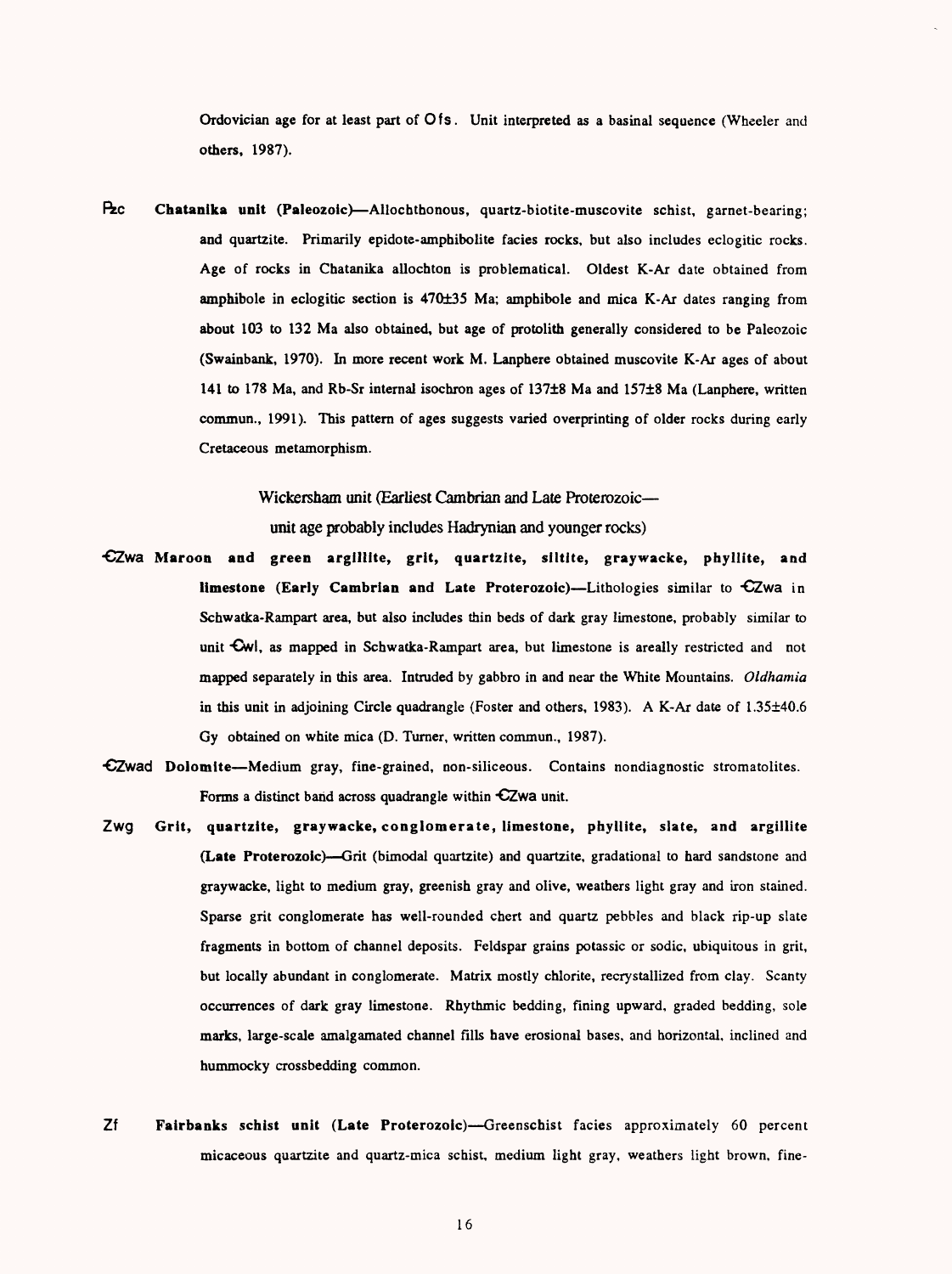grained, thin- to massive-bedded, has quartz-muscovite-chlorite-albite, sparse biotite. and garnet. Unit approximately 40 percent pelitic schist, light brown to gray, fine- to mediumgrained, has muscovite-chlorite, as much as 10 percent biotite, and pinhead garnets. Quartzite and schist rarely grade into feldspathic quartz-mica schist having trace of K-feldspar and sodic plagioclase. Minor layers of bimodal quartz grains (grit). Locally subdivided into:

**Zfc Cleary subunit** White felsic schist, micaceous quartzite, chloritic or actinolitic greenschist, greenstone, and marble. Lithologically, the protolith of combined Fairbanks schist and Wickersham units is continental shelf or slope facies which strongly resemble Windermere Supergroup in Canada. Alaska units offset right laterally along the Tintina fault system from Canada and are of same borderline Cambrian-Precambrian age, probably Hadrynian to Early Cambrian. Six U/Pb detrital zircon dates from Cleary subunit in Livengood quadrangle are about 1.2 by or older (J.K. Mortensen, oralcommun., 1989; J.N. Aleinikoff, written commun., 1988).

 $\lambda$ 

# **Acknowledgments and References Cited**

The work of many geologists, too many to cite, in the last 100 years has contributed to the preparation of this map. Please consult Wheeler and Weber, 1988 for a comprehensive listing of references pertaining to the Livengood quadrangle prior to 1988. The best early summary of the geology of the Yukon-Tanana Upland is in Mertie, 1937. The first geologic map of the Livengood quadrangle alone is in Chapman and others, 1971. The following selected list of references represents valuable field mapping additions to the geology of part of, or all of, the Livengood quadrangle in recent years, including references specifically cited in the text of this report and large-scale mapping in the Livengood area and in the southeast corner of the Livengood quadrangle by the Alaska Division of Geological and Geophysical Surveys. This geologic map was prepared as part of the Alaska Mineral Resources Assessment Program (AMRAP). Data and interpretation of the mineral resources of the quadrangle will be found in the USGS Miscellaneous Field Studies Map (MF) series.

Albanese, M.D., 1983, Bedrock geologic map of the Livengood B-4 quadrangle, Alaska: Alaska Division of Geological and Geophysical Surveys, Report of Investigations 83-3, 1 plate, scale 1:40,000.

Blodgett, R.B., 1992, Taxonomy and paleobiogeographic affinities of an Early Middle Devonian (Eifelian) gastropod faunule from the Livengood quadrangle, east-central Alaska: Palaeontographica Abteilung A, v. 221, p. 125-168.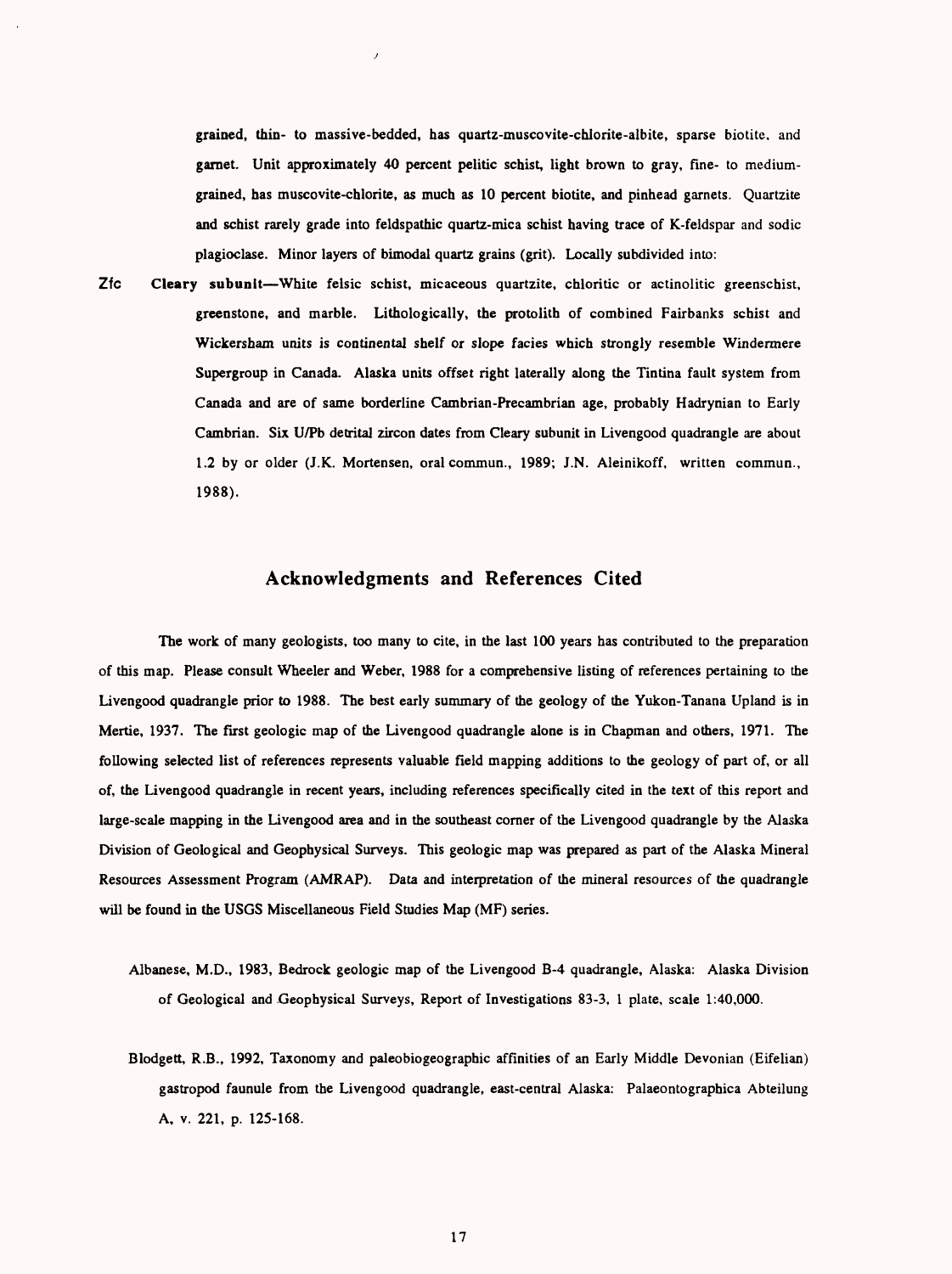- Blodgett, R.B., Wheeler, K.L., Rohr, D.M., Harris, A.G., and Weber, F.R., 1987, A Late Ordovician age reappraisal for the Fossil Creek Volcanics and possible significance for glacio-eustasy, *in* Hamilton, T.D., and Galloway, J. P., eds., The United States Geologic Survey in Alaska--Accomplishments Circular during 1986: U.S. Geological Survey Circular 998, p. 70-73.
- Blodgett, R.B., Ning Zhang, Ormiston, A.R. and Weber, F.R., 1988, A late Silurian age determination for the limestone of the Lost Creek unit, Livengood C-4 quadrangle, east-central Alaska, *in* Hamilton, T.D., and Galloway, J.P., eds., The United States Geological Survey in Alaska--Accomplishments Circular during 1987: U.S. Geological Survey Circular 1016, p. 54-56.
- Brabb, E.E. and Churkin, M., Jr., 1969, Geologic map of the Charley River Quadrangle, east-central Alaska: U.S. Geological Survey, Miscellaneous Geologic Investigations, Map 1-573, scale 1:250,000.
- Brosg6, W.P., Lanphere, M.A., Reiser, J.N., and Chapman, R.M., 1969, Probable Permian age of the Rampart Group, Central Alaska: U.S. Geological Survey Bulletin 1294-B, 18 p.
- Bundtzen, T.K., 1983, Bedrock geologic outcrop map of the Livengood B-3 quadrangle, Alaska: Alaska Division of Geological and Geophysical Surveys, Report of Investigations 83-6, 1 plate, scale 1:40,000.
- Burton, P.J., 1981, Radioactive mineral occurrences, Mt. Prindle area, Yukon-Tanana uplands, Alaska: University of Alaska, Fairbanks, unpublished M.S. thesis, 72 p.
- Chapman, R.M., Weber, F.R., and Taber, Bond, 1971, Preliminary geologic map of the Livengood quadrangle, Alaska: U. S. Geological Survey Open-File Report 71-66, 2 plates, scale 1:250,000.
- Chapman, R.M., Weber, F.R., Churkin, Michael, Jr., and Carter, Claire, 1980, The Livengood Dome Chert redefined as Ordovician and its relation to displacement on the Tintina Fault: U.S. Geological Survey, Professional Paper 1126-F, p.Fl-F13.
- Forbes, R.B., 1982, Bedrock geology and petrology of the Fairbanks Mining District, Alaska: Alaska Division of Geological and Geophysical Surveys, Open-File Report 169, 69 p.
- Foster, H.L., Laird, J. Keith, T.E.C., Gushing, G.W., and Menzie, W.D., 1983, Preliminary geologic map of the Circle quadrangle, Alaska: U.S. Geological Survey, Open-File Report 83-170-A. 30 p., 1 plate, scale 1:250,000.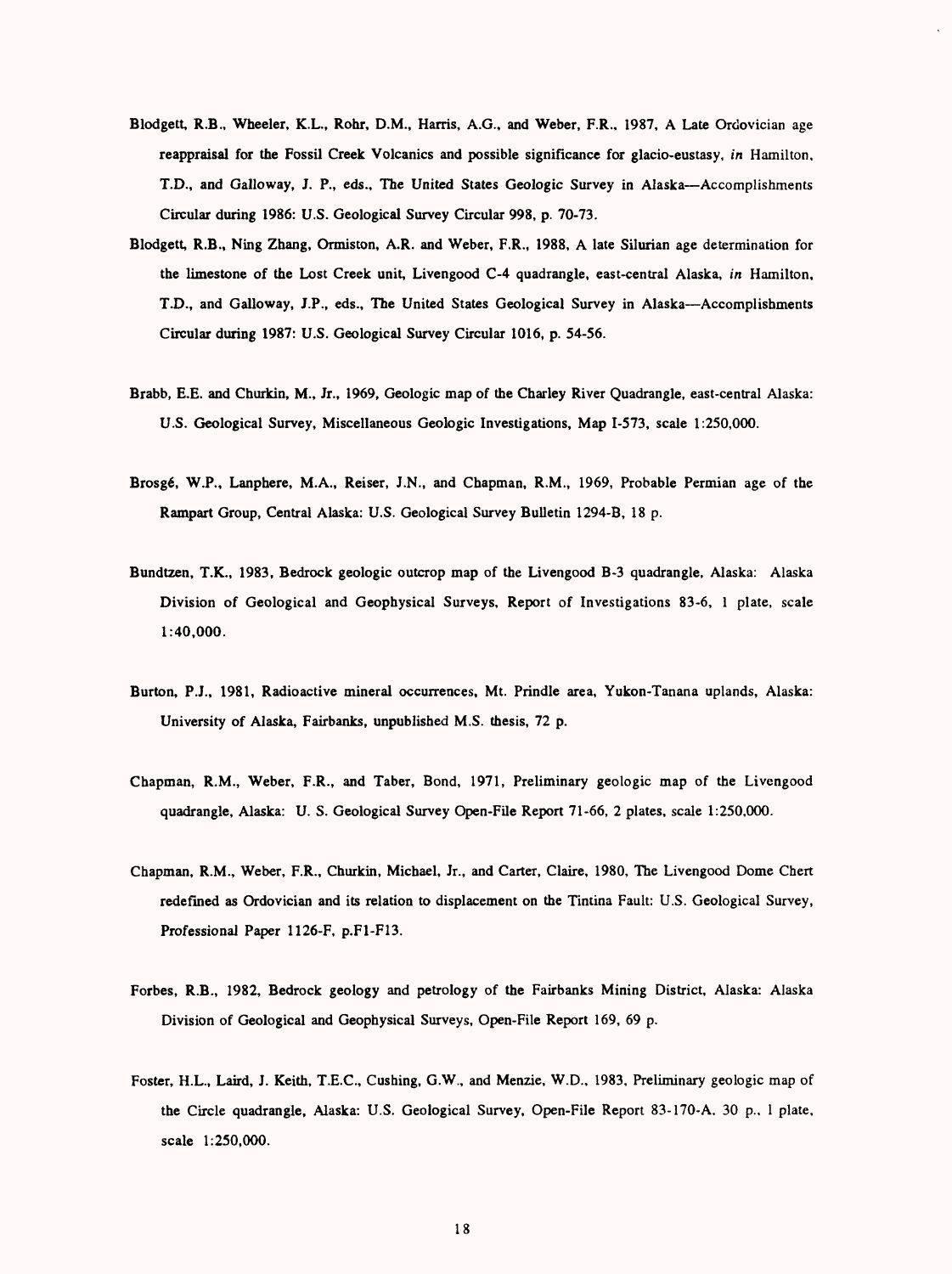- Furst, G.A., 1968, Geology and petrology of the Fairbanks basalts, Fairbanks, Alaska: University of Alaska, Fairbanks, unpublished M.S. thesis, 53 p.
- Holm, B., 1973, Bedrock geology and mineralization of the Mount Prindle area, Yukon-Tanana Upland, Alaska: University of Alaska, Fairbanks, unpublished M.S. thesis, 55 p.
- Loney, R.A. and Himmelberg, G.R., 1988, Ultramafic rocks of the Livengood Terrane, *in* Galloway, J.P. and Hamilton, T.D., eds., Geologic studies in Alaska by the U.S. Geological Survey during 1987: U.S. Geological Survey, Circular 1016, p. 68-70.
- Mertie, J.B., Jr., 1937, The Yukon-Tanana region, Alaska: U.S. Geological Survey Bulletin 872, 276 p.
- Mortensen, J.K. and Thompson, R.I., 1990, A U-Pb zircon-baddeleyite age for a differentiated mafic sill in the Ogilvie Mountains, west-central Yukon Territory, *in* Radiogenic age and isotopic studies: Geological Survey of Canada, Report 3, Paper 89-2, p. 23-28.
- Oliver, W.A., Jr. Merriam, C.W., and Churkin, M., Jr., 1975, Ordovician, Silurian, and Devonian corals of Alaska: U.S. Geological Survey Professional Paper 823-B, p. 13-44.
- Prindle, L.M., 1906, A geologic reconnaissance of the Fairbanks quadrangle: U.S. Geological Survey Bulletin 525, 216 p.
- Robinson, M.S., 1983, Bedrock geologic map of the Livengood C-4 quadrangle, Alaska: Alaska Division of Geological and Geophysical Surveys, Report of Investigations 83-4, 1 plate, scale 1:40,000.
- Robinson, M.S., Smith, T.E., and Metz, 1990, Bedrock geology of the Fairbanks Mining District: Alaska Division of Geological and Geophysical Surveys, Professional Report 106, 2 sheets, scale 1:63,360.
- Smith, T.E., 1983, Bedrock geologic map of the Livengood C-3 quadrangle, Alaska: Alaska Division of Geological and Geophysical Surveys, Report of Investigations 83-5, 1 plate, scale 1:40,000.
- Swainbank, R.C., 1970, Geochemistry and petrology of eclogitic rocks in the Fairbanks area, Alaska: University of Alaska, Fairbanks, unpublished M.S. thesis, 130 p.